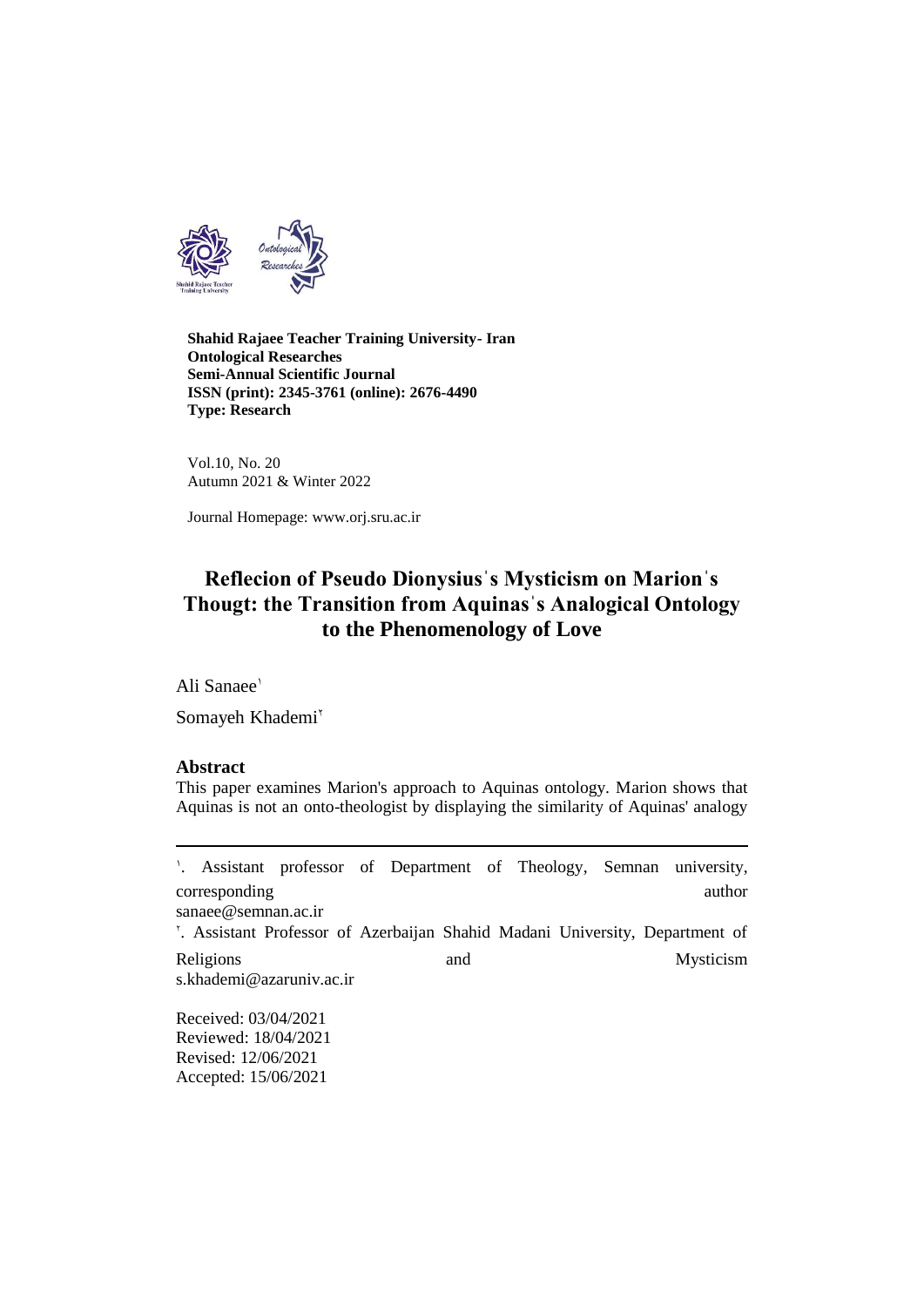with the mystical theology of Pseudo-Dionysius. In addition to this negative approach, Marion uses the phenomenology of love as a positive alternative for communicating with God. In his opinion, the erotic experience is an icon or image of a relationship with God. He considers divine revelation as the intersection of saturated and iconic phenomena. In analogy, we realize the absolute difference between the existence of God (esse) and creatures (being) and the non-univocity of being, but there is univocity between the "love to God" and "love to human beings". In addition to the phenomenological analysis of love as a basis for understanding God's relationship with the world and man, Marion is not unaware of the creationary and realistic aspect of love. Marion argues that, contrary to Heidegger's view, the call or invitation to the "event of appropriation" (ereignis) is subjective. In fact, Marion, instead of considering Being as an impersonal affair, sees it as a transcendent subject that calls man to himself. Marion's theology can be the source of new insights for analytic philosophers of religion who pursue the ideals of necessity, totality, and objectivity, and who neglect the intuitive and moral experience of religion.

**Keywords:** Marion, Mystical Theology, Pseudo - Dionysius, Aquinas, Phenomenology of Love.

#### **Problem Statement**

Heidegger is one of the thinkers who played an important role in shaping postmodern theology. He believed that Metaphysical theology leads to the forgetting of fundamental ontology, and therefore criticizes theological ontology or onto-theology. Although Heidegger sees natural theology as opposed to fundamental ontology, he sees Apophatic theology, which is characteristic of Eckhart's mysticism, as suitable for approaching the Divine. He also considers the ontology of Aquinas to be onto-theological for several reasons, and this attitude provokes a critical reaction from Jean-Luc Marion.

Heidegger's stance that Aquinas's ontology belonged to ontological type, encourages Marion to take two conflicting approaches to Aquinas. Marion first claims that Aquinas has a Stoic view on Being. In fact, in the Stoic view, the logos, or cosmic intellect, which is sometimes referred to as God, is immanent in nature. In this sense, the Stoics do not consider God as transcendent in the relation of nature. According to this interpretation, being is a general concept that abstracted from creatures and its attribution to God leads to a metaphysical, conceptual and idolatry. Marion in the first step believed that Aquinas prioritizes existence, then his view on God falls into the trap of modern ontology. Of course, he changed his original attitude in 1982 and acquitted Aquinas of the onto-theology charge, given that Aquinas distinguishes between esse and ens (Lyons, 2016, pp. 42-43). At this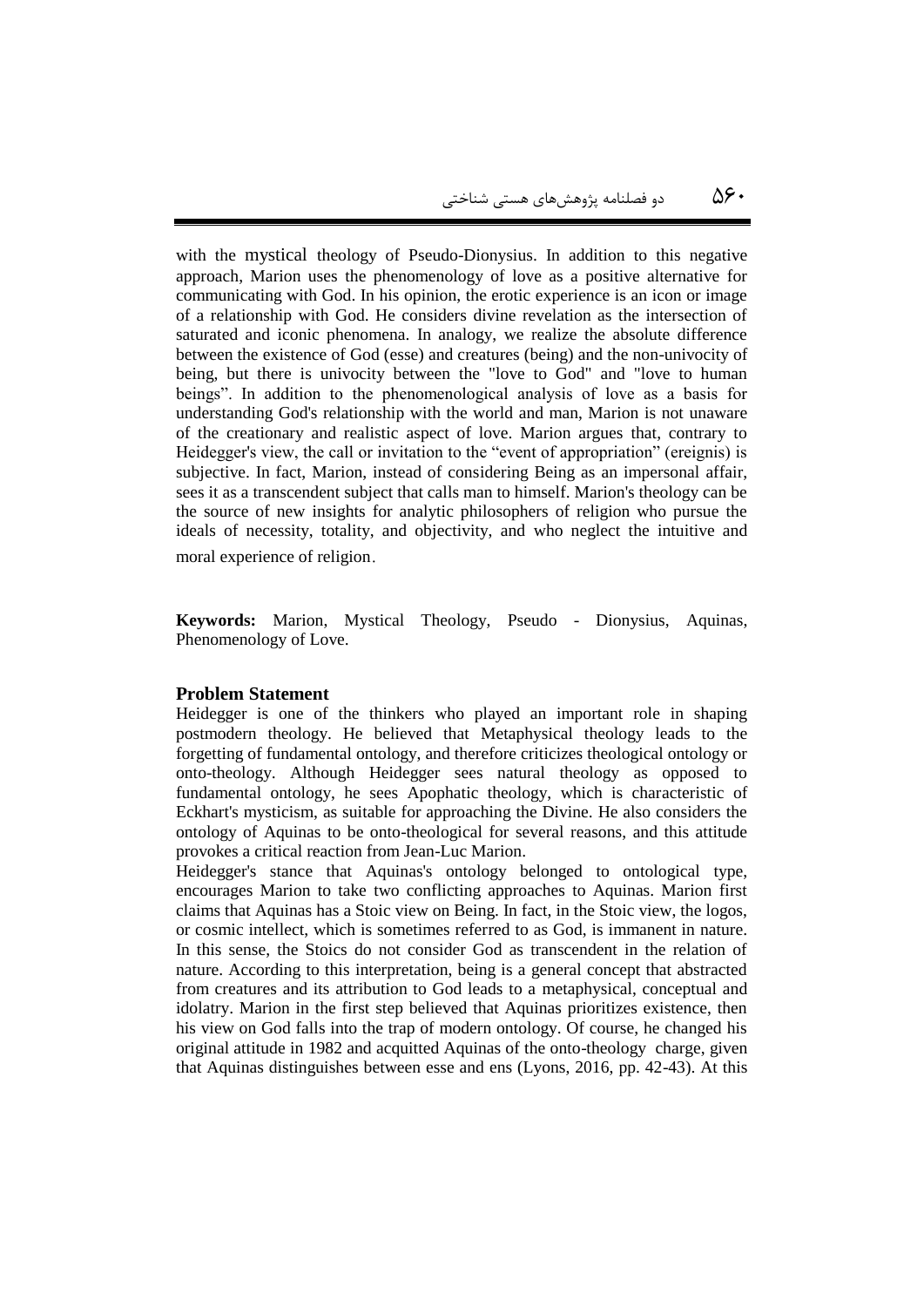point, Marion claims that Aquinas' emphasis on the concept of "distance" puts him along the early fathers of the Church and St. Dionysius. In Thomistic theology, the existence of God is identical to nature of God, and this is absolute boundary between the Creator and the creatures (Ibid, pp. 44-45). In this article, we examine Marion's negative and positive approaches to theology. The negative approach is tied to the importance that is attached to Dionysius's Apophatic theology, and the positive approach is expressed through the phenomenology of love. Thus, the passage from the Dionysian interpretation of Aquinas to the phenomenology of love will be analyzed.

#### **Method**

The method used in this study is descriptive-analytical.

#### **Findings and Results**

Unlike Heidegger, Marion acquits Aquinas of onto-theology. Inspired by the thought of the Pseudo-Dionysius, he seeks to discover traces of Apophatic theology in Aquinas' Analogical ontology. In fact, Apophatic theology or the negative view denies any claim of a informative and metaphysical knowledge of God and underlies a pragmatic understanding of the Divine. Marion uses the concept of icon to express the relationship between man and God. According to Marion, the moral and emotional relationship of human beings with each other can be an icon or symbol of human relationship with God. Then Marion took a negative approach to God for escaping from the metaphysical approach to God, he uses the phenomenology of love as a positive alternative to communion with God. In his view, the romantic relationship between human beings is the basis for understanding the relationship with God. He describes the divine revelation in Christianity in the form of a saturated phenomenon. According to Marion, the four traits of the saturated phenomenon correspond to the characteristics of the icon. It seems that Marion's pragmatic view of theology, which manifests itself in moral experience and love, is suitable for overcoming the defects of the analytic philosophy of religion - which seeks to provide a necessary, general and objective understanding of religious teachings.

#### **References**

Aquinas T. *Summa Theologica*. Fathers of the Dominican Province (Translators). Petersburg: Benziger Bros; 1947.

Baker-Htch M. Analytic Theology and Analytic Philosophy of Religion: What's The Difference?. Journal of Analytic Theology, 2016;4, May: 347-361.

Gasser G. Toward Analytic Theology: An Itinerary. Journal of Scientia Et Fides. 2015;2(2): 23-56.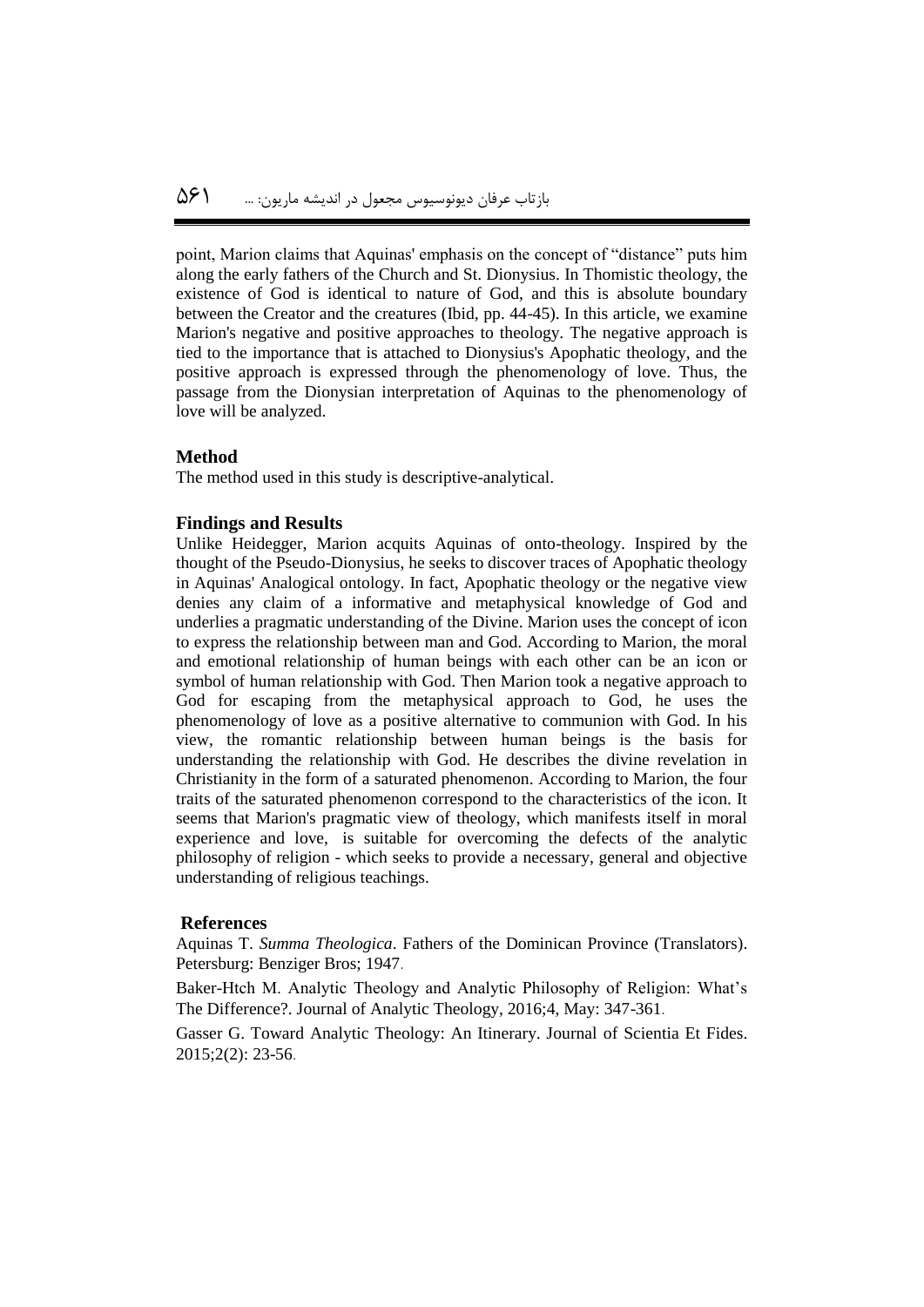Gibson A.B. *Theism and empiricism*. London: S.C.M. Press;1970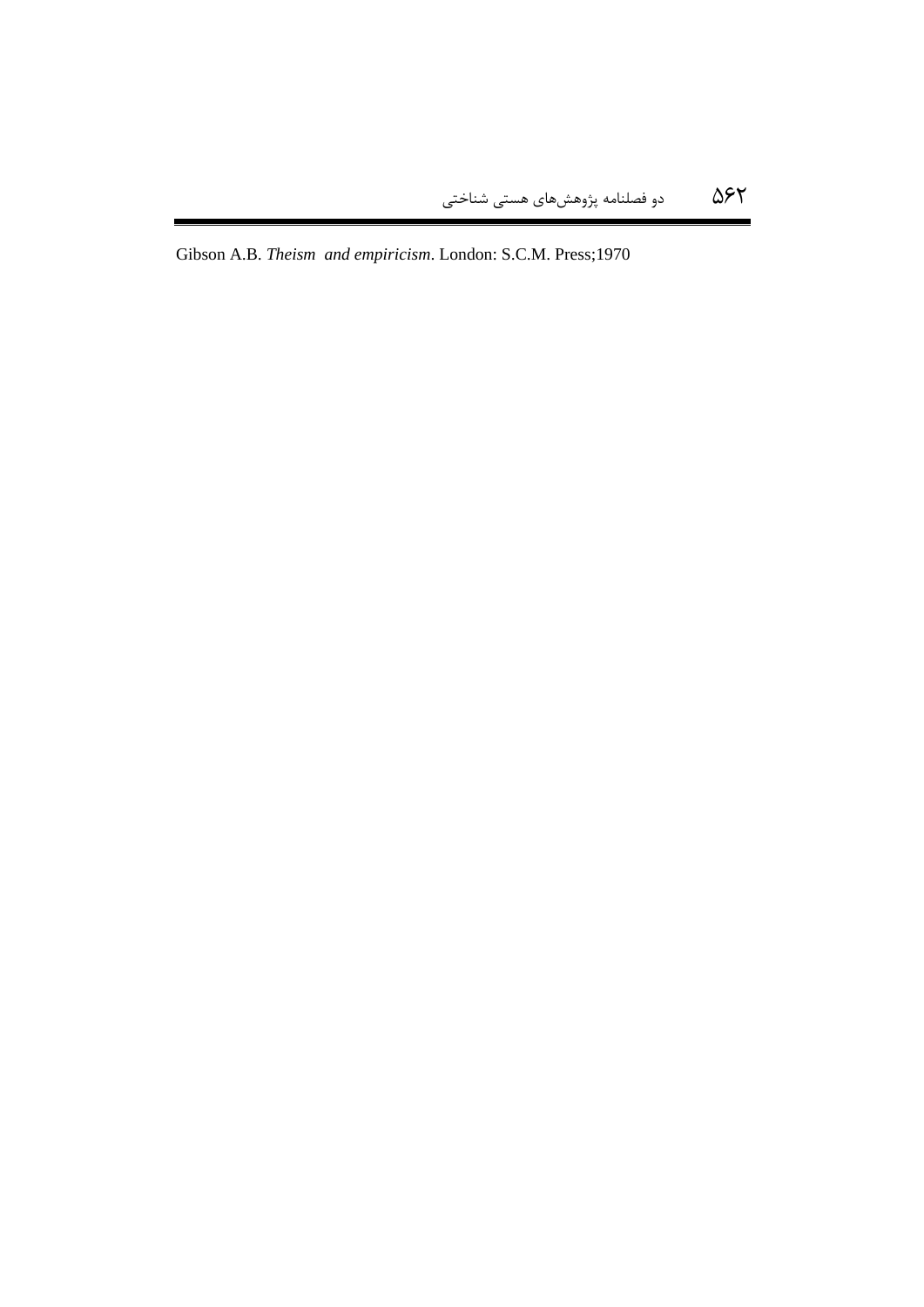



**Shahid Rajaee Teacher Training University- Iran Ontological Researches semi-annual scientific journal ISSN (print): 2345-3761 (online): 2676-4490 Type: Research**

> Vol.10, No. 20 Autumn 2021 & Winter 2022

**پژوهشهای هستیشناختی دو فصلنامۀ علمی نوع مقاله: پژوهشی** سال دهم، شمارۀ 55 پاییز و زمستان 1055 صفحات 005-086

# **بازتاب عرفان دیونوسیوس مجعول در اندیشه ماریون: گذار از هستی شناسی آنالوژیک آکویناس به پدیدارشناسی عشق**

<sup>1</sup> علی سنایی سمیه خادمی<sup>۲</sup>

 $\overline{a}$ 

**چکیده**

**در این نوشتار رویکرد ماریون به هستیشناسی آکویناس بررسی میشود. ماریون با بررسیی مایانی رویکرد تشابهی آکویناس در الهیاتِ عرفانی دیونوسیوس مجعیو نشیان میی دهید کیه آکوینیاس انتوتئولوژیست نیست. ماریون عالوه بر این رویکرد سلای، از پدیدارشناسی عشق به عنیوان بیدی ایجابی برای ارتااط با خداوند استفاده میکند. به نظر او تجربۀ عاشقانه، آیکون یا تمثا ارتایاط بیا**  خداوند است. او انکشاف الهی را محل تلاقی «پدیدۀ اشباعشده» و آیکــون مــیدانــد. در تشــابه **)آنالوژی( به تفاوت مطلق وجود خداوند و مخلوقات و عدم اشتراک معنوی وجود پی میبیری ولیی** 

1 . استادیار دانشگاه سمنان، گروه ادیان و عرفان، نویسندۀ مسئول [ir.ac.semnan@sanaee](mailto:sanaee@semnan.ac.ir) `. استادیار دانشگاه شهید مدنی آذربایجان، گروه ادیان و عرفان ir.ac.ir. s.khademi@azaruniv.ac.ir تاریخ دریافت: ۱۴۰۰/۰۱/۱۴ تاریخ داوری: ۱۴۰۰/۰۱/۲۹ تاریخ اصلاح: ١۴٠٠/٠٣/٢٢ تاریخ پذیرش: ۱۴۰۰/۰۳/۲۵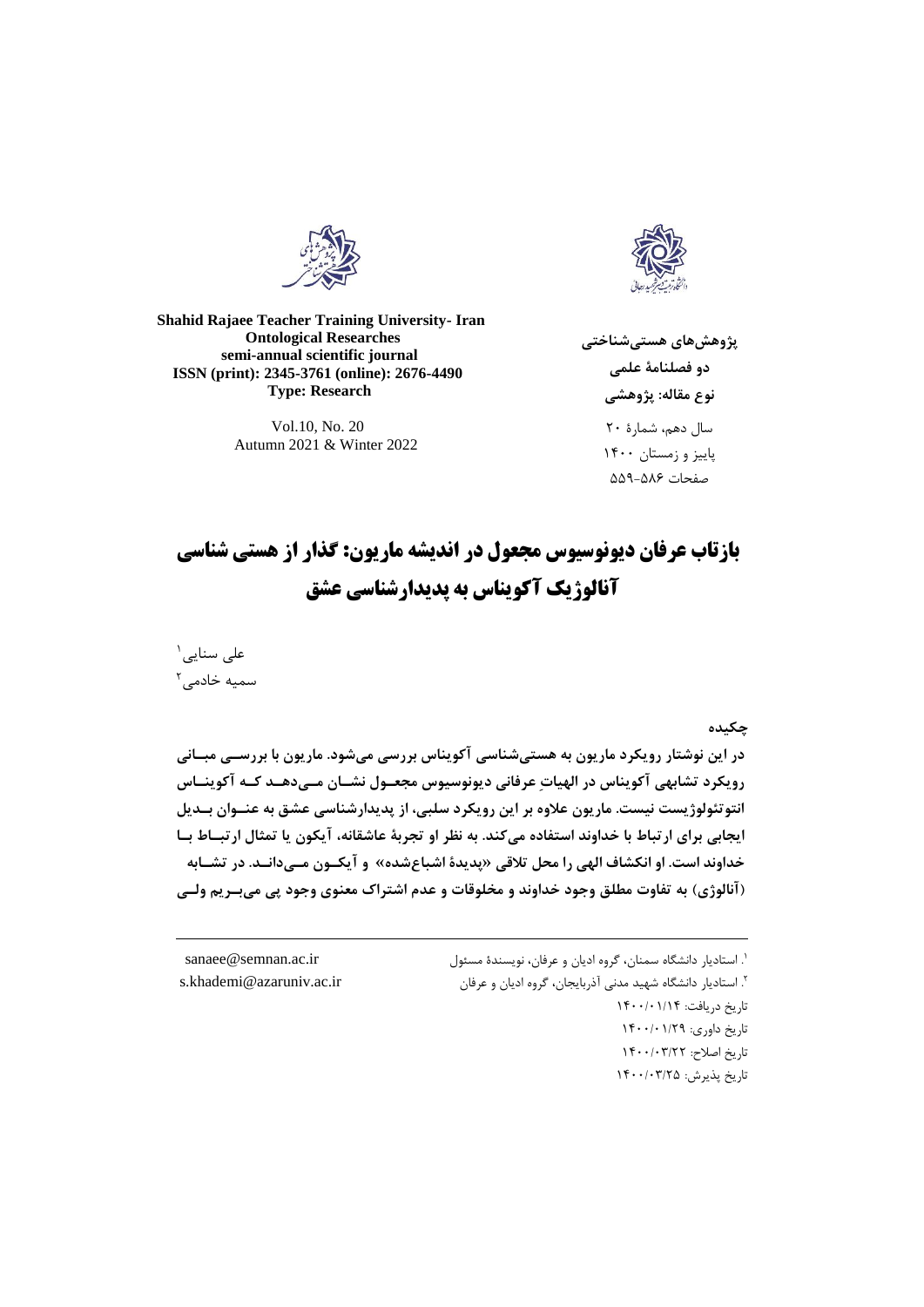**عشق در مورد خداوند و انسانها از اشتراک معنوی برخیوردار اسیت. میاریون عیالوه بیر تحلیی پدیدارشناسانۀ عشق به عنوان زمینهای برای فه ارتااط خدا با جهان و انسان، از وجه نفساالمری و آفرینندگی عشق نیز غاف نیست. او معتقد است که برخالف نگرش هایدگر، ندا یا دعوتِ »رویداد از آنِ خود کننده« ناظر به وجه سوبژکتیو آن است. درواقع ماریون به جای اینکه هستی را امری غییر - شخصی بداند، حقیقت هستی را سوژهای متعالی میانگارد که آدمی را به سوی خود فرامیی خوانید. الهیات ماریون میتواند برای فالسفه دین تحلیلی که به دنایا آرمیان ویرور ت، کلییت و عینییت هستند و از تجربۀ شهودی و اخالقی دین غفلت میکنند، منشاء بینشی نوین باشد. کلمات کلیدی: ماریون، الهیات عرفانی، دیونوسیوس مجعو ، آکویناس، پدیدارشناسی عشق.**

#### **-1 بیان مسئله**

از جمله متفکرانی که در شکلگیری الهیات پسامدرن نقش بسزائی دارد، هایدگر است. او معتقد است که الهیات متافیزیکی به فراموش کردن وجودشناسی بنیادین میانجامد، بهه همین خاطر انتوتئولوژی یا وجودشناسی الهیاتی را مورد انتقاد قرار مهی دههد . بها اینکهه هایدگر الهیات طبیعی را مخالف با وجودشناسی بنیادین میداند، ولی الهیات تنزیههی را که شاخصۀ عرفان اکهارتوس است، برای تقرّب به امر الوهی مناسب میبیند. او هسهتی - شناسی آکویناس را در راستای انتوتئولوژی مهی دانهد و همهین نگه رش موجهب واکهنش نقادانۀ ژان لوک ماریون میشود.

موضعگیری هایدگر مبنی بر اینکه وجودشناسی آکویناس از سهنخ انتوتئولهوژ ی اسهت، ماریون را به اتخاذ دو رویکرد متعارض دربارۀ آکویناس بر میانگیزد. ماریون در ابتدا ادعا میکند که آکویناس از وجود، تلقی رواقی دارد. در نگرش رواقی، لوگوس یا عقل کیهانی که بعضاً به عنوان خدا معرفی میشود، حالّ در طبیعت است. به این معنا رواقیون خدا را متعال از طبیعت نمیدانند. طبق این تفسیر، وجود یک مفهوم کلی است که از مخلوقات انتزاع میشود و اِسناد آن به خداوند، به نگرش متافیزیکی، مفهومی و بُتگونه میانجامد. تصور اولیۀ ماریون این است که چون آکویناس وجود را بهر خیهر مقهدم دانسهته اسهت، نگرش او دربارۀ خدا به دام انتوتئولوژی مهدرن مهی افتهد. البتهه مهاریون از سهال 1585 دیدگاه اولیۀ خود را تغییر میدهد و با توجه اینکه آکویناس بین esse و ens تمایز قائل میشود، او را از اتهام انتوتئولوژی تبرئه میکند )42-43 pp 2016, ,Lyons). در این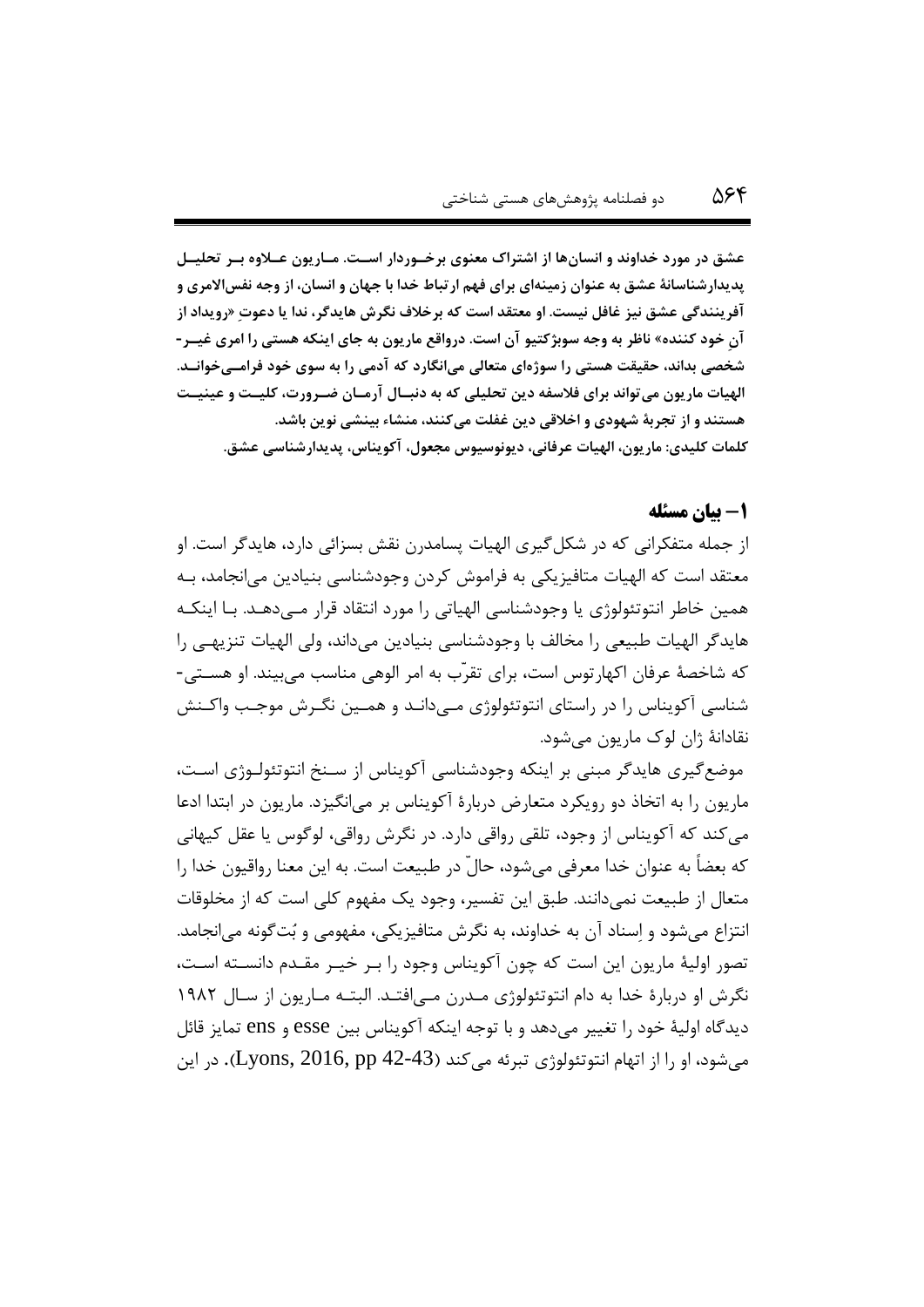مرحله ماریون ادعا میکند که تأکید آکویناس بر مفهوم فاصله )Distance )را در تداوم آباء اولیۀ کلیسا و سنت دیونوسیوس مجعول )Dionysius-Pseudo )قرار میدهد. در الهیات تومیستی وجود خدا عین ماهیت اوست و همین امر یهک مرزبنهدی مطلهق بهین خالق و مخلوق محسوب میشود ) 44-45 pp ,Ibid). در این نوشتار رویکرد سهلبی و ایجابی ماریون به الهیات را بررسی میکنیم. رویکرد سـلبی بـا اهمیتـی کـه بـه الهیـات تنزیهی دیونوسـیوس مجعـول مـیدهـد، گـره مـیخـورد و رویکـرد ایجـابی از رهگـذر پدیدارشناسـی عشــق بیــان مــیشــود. بنــابراین در ایــن مجــال نحــوه گــذار از تفســیر دیونوسیوسی از هستیشناسی آکویناس به پدیدارشناسی عشق تحلیل میشود.

## **-2پیشینۀ تحقیق**

در زبان انگلیسی مقاالتی به طور پراکنده دربارۀ مباحث فوقالذکر نوشته شده است، ولی نگارندگان طبق بررسی خود در هیچ مقالهای جهتگیری این مقاله یعنی گذار از هستی- شناسی تشابهی آکویناس به پدیدارشناسی عشق را مالحظه نکردند. الزم بهه ذکهر اسهت که تنها مقالهای که به زبان فارسی دربارۀ نگرش تومیستی ماریون نوشته شده است، بهه قلم یکی از نگارندگان این سطور در مجله پژوهشهای هستیشناختی با عنوان »تحلیه ل مواجهۀ الهیات تومیستی ژیلسون و ماریون با وجودشناسـی هایـدگر» اسـت. در نوشـتار فعلی عالوه بر اشارۀ اجمالی به نگرش تومیستی- دیونوسیوسی ماریون، راهحل ایجابی او در الهیات، یعنی پدیدارشناسی عشق بیان میشود.

**-3اهمیت الهیات عرفانی دیونوسیوس مجعول در تفکر پسامدرن**  ماریون از چشمانداز الهیات عرفانی دیونوسیوس مجعول به اندیشهۀ آکوینهاس مهی نگهرد. الزم به ذکر است که در دهههای اخیر، تفکر نوافالطهونی مهورد توجهه جهدی برخهی از متفکران پسامدرن قرار گرفته است و از آنجا که دیونوسیوس نیز در همهین سهنت قهرار میگیرد برای ماریون اهمیت مییابد.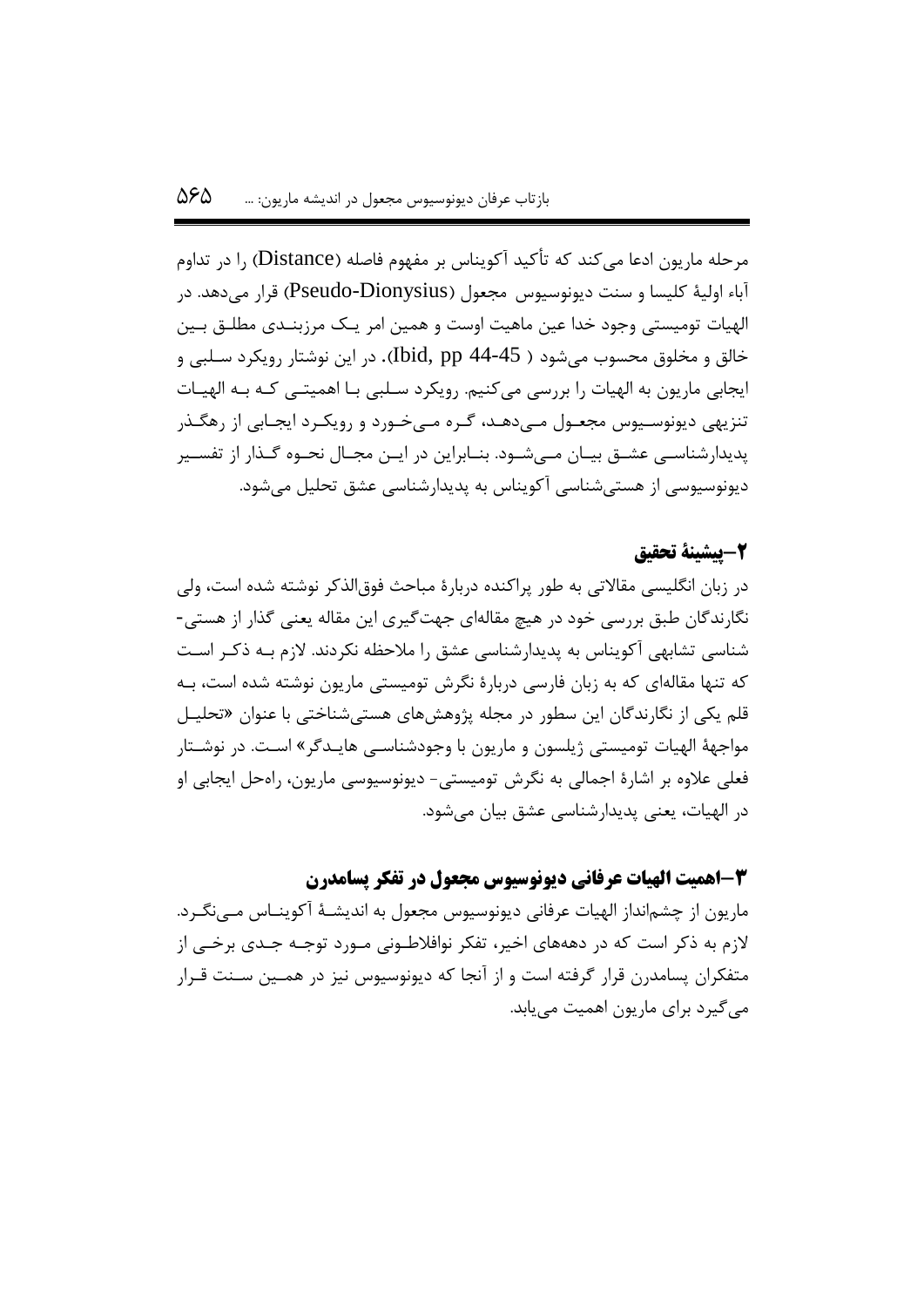متفکران پسامدرن مثل ماریون و میلبانک برای غلبه بر سوبژکتیویتۀ مدرن، به بازخوانی متون قدیم میپردازند. برای آنها گذشته فینفسه اهمیت ندارد، بلکه به طور گزینشی در گذشته به دنبال چیزی هستند که برای زمانۀ فعلی مفید باشد. تفکر باسهتان بهه دنبهال جوهریت اُبژکتیو است و تفکر مدرن هم بهه جوهریهت سهوبژکتیو محوریهت مهی دههد و اندیشههای پسامدرن هم به واسطه رویک ر ساختارشکنانهای کـه دارنـد بـه نهیلیسـم میانجامند. بنابراین برای اجتناب از عقـل خـود-مکفـی مدرنیتـه و نهیلیسـم نهفتـه در پسامدرنیسم میتوان از امکانات نظام نوافالطونی استفاده کرد )7 p 2016, ,Hankey). به نظر میلبانک تحولی که پدران کلیسا در نظام افالطونی ایجهاد کردنهد موجهب فاصهله گرفتن از مفاهیم یونانی مثل جوهر و سوژه میشود. مدرنیته نقطۀ اوج متافیزیک یونانی است و رجوع به مسیحیت نوافالطونی- که در اندیشه آگوستین و دیونوسهیوس مجعهول متبلور میشود- نوعی برونرفت الهیاتی از متافیزیک است.

یکی از دالیل توجه میلبانک و ماریون به نظام نوافالطونی این است که مهمترین صهفت خدا را »خیر« میداند (13 p 2016, ,Ibid). البته وجه الوهی خیهر ریشهه در فلسهفۀ افالطون دارد. درواقع افالطون بر جنبه استعالیی خیر تأکید میکند؛ یعنی مثال خیهر از موجودات فراروی میکند و از الوهیت و رمزآلودگی برخودار اسهت. نظهام نوافالطهونی بها تقدم بخشیدن خیر بر وجود، این وجه از فلسفۀ افلاطونی را احیا می کند.

از سوی دیگر در نگرش نوافالطونی با طرح سلسلهمراتبی بودن وجود، رابطۀ انسان و خدا بر حسب کنش و خلسه تبیین میشود. یعنی به جای پـرداختن بـه مباحـث مفهـومی و آموزهها، بر عروج روحانی و فـراروی از محـدودۀ وجـودی *خـود* (self) تأکیـد مـی *کنـ*د )18 p 2016, ,Ibid). در ایهن رویکهرد ههم شکسهتن مرزههای نفه ) اجتنهاب از سوبژکتیویته) قابل مشاهده است و هم به جای مفهومسازی و گنجاندن هستی در قالب محدود ذهن، کنش عملی مورد توجه قرار میگیرد. ماریون تحت تهأییر پدیهدار شناسهی هایدگر است و هایدگر نیز برای «فهمیدن» وجه پراکتیک یا عملـی قائـل اسـت. نقطـهٔ عزیمت پدیدارشناسی هایدگر بررسی دلمشغولیهای دازاین در زندگی روزمره یا »آنچهه در وهلۀ اول و غالباً هست«، میباشد. به نظر او »فهمیدن« به معنای گشودگی و انکشاف پدیدهها برای دازاین است و این گشودگی از طریق ارتباط عملی با جهان تحقق مییابد.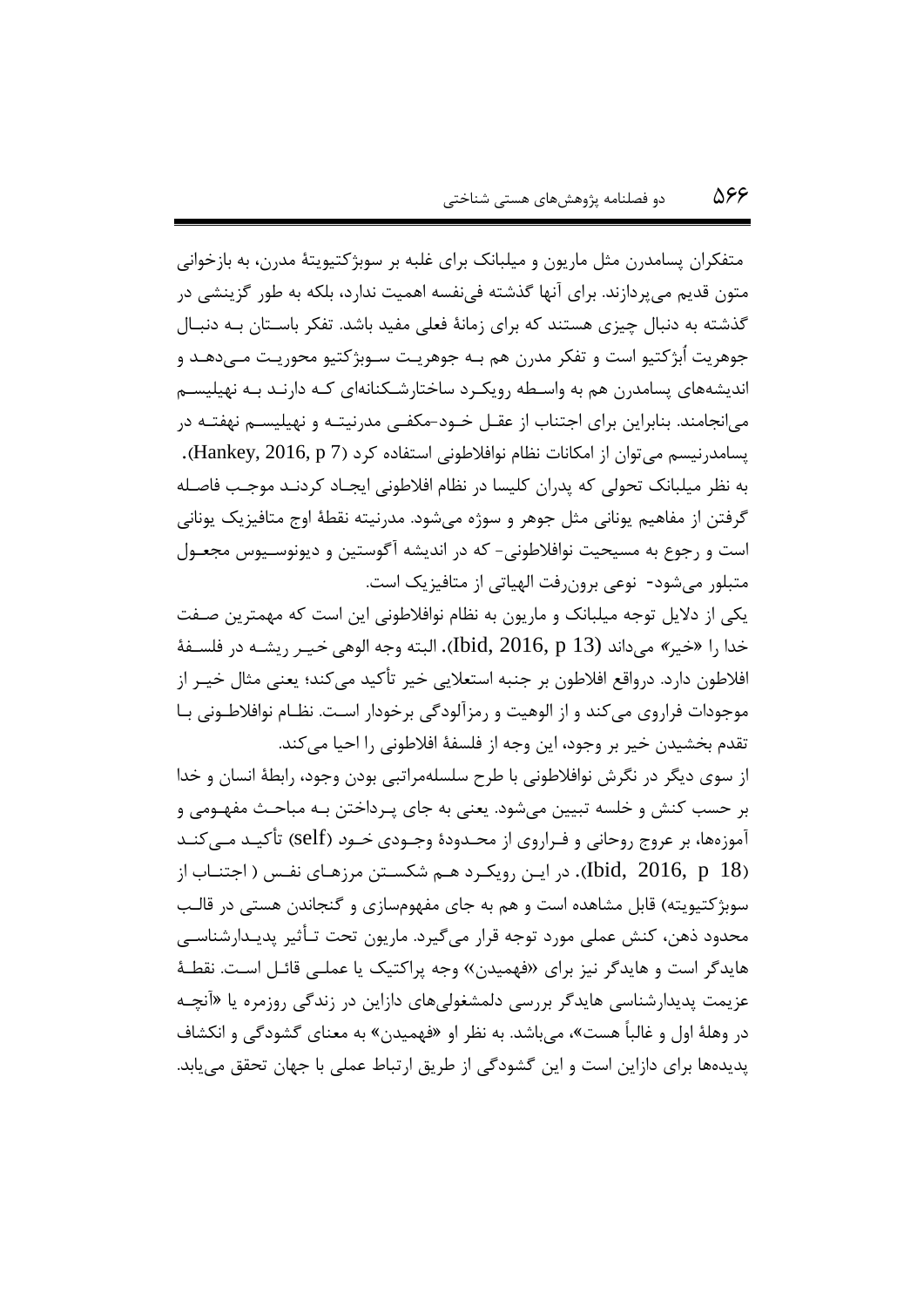بر همین اساس هایدگر فهمیدن را از طریق فعالیت عملی و مخصوصاً کار با ابزار تحلیه ل میکند (هایدگر، ۲۰۱۰، ص. ۱۹۲-۱۹۸). با توجه به این موضوع میتوان به اهمیتی که فالسفه پسامدرن برای جنبۀ عملی نظام افالطونی قائل هستند، پیبرد.

**-4تفسیر دیونوسیوسی- هایدگری ماریون از تشابه در الهیات آکویناس** ماریون در ابتدا به پیروی از هایدگر تصور میکرد که هستی شناســی آکوینــاس در ذیــل انتوتئولوژی قرار میگیرد. اصطالح انتوتئولوژی که نخستین بار از سوی هایهدگر بهه کهار می رود، به معنای ارائه تفسیر الهیاتی از هستی است. بهه نظهر هایه دگر متألههان قهرون وسطی خدا را مؤسِّس و علت هستی میدانستند و از این جهت رویکرد اُنتیک به هستی اتخاذ میکردند. او انتوتئولوژی را موجهب انحهراف از وجودشناسهی بنیهادین مهی دانهد. وجودشناسی بنیادین از طریق یافتحالهایی مثل پروا یـا اضـطراب، نسـبت دازایـن بـا هستی را در معرض تحلیل پدیدارشناسانه قرار میدهد ولی انتوتئولوژی با انتساب منشهأ کیههان به خداونهه از ابتها پرسشگری دربارۀ هستی را مسكوت مهیگذارد (Heidegger, 1969, pp 57-58). البته آنچه هایدگر دربارۀ فراموشی هستی مـی-گوید شامل دیدگاه وجودشناختی برخی فلاسفۀ مسلمان مثل ملاصـدرا نمـبیشـود. نقـد هایدگر بر انتوتئولوژی به خاطر رویکرد متافیزیکی به هستی است، ولی مالصهدرا معتقهد است که حقیقت هستی در قالب مفاهیم مابعدالطبیعی نمی گنجد (ملاصدرا، ۲۰۰۴ ،ج۱ ،صص 136-138(. درواقع مالصدرا رویکرد پیشامفهومی و فرامقولی به حقیقهت هسهت ی دارد. بنابراین در فلسفۀ او نه تنها هستی مغفول واقع نمی شود، بلکه در تنگنای مفـاهیم متافیزیکی هم قرار نمیگیرد (سنایی و صلواتی، ۲۰۱۸، ص ۱۵۳). یکهی از آسـیبهـای تفسیر الهیاتی از هستی تبدیل اضطراب وجودی به ترس است.

اضطراب وجودی ناشی از مواجهۀ دازاین با جهان به ماهو جهان است، یعنی جهانی کهه دازاین در آن افکنده شده است و در آن احساس بیمأوایی و بیریشهگی میکند. رویکرد پدیدارشناسانه به بررسی واقـع بـودگی (Facticity) دازایــن و یافـتـهـایی کـه موجـب انکشاف هستی میباشند، میپردازد )هایدگر، ،5515 ص 505-505(. با توجه به واقهع - بودگی و تناهی دازاین، سخن گفتن از موجودِ مطلق بیمعنا خواهد بود. ماریون در چاپ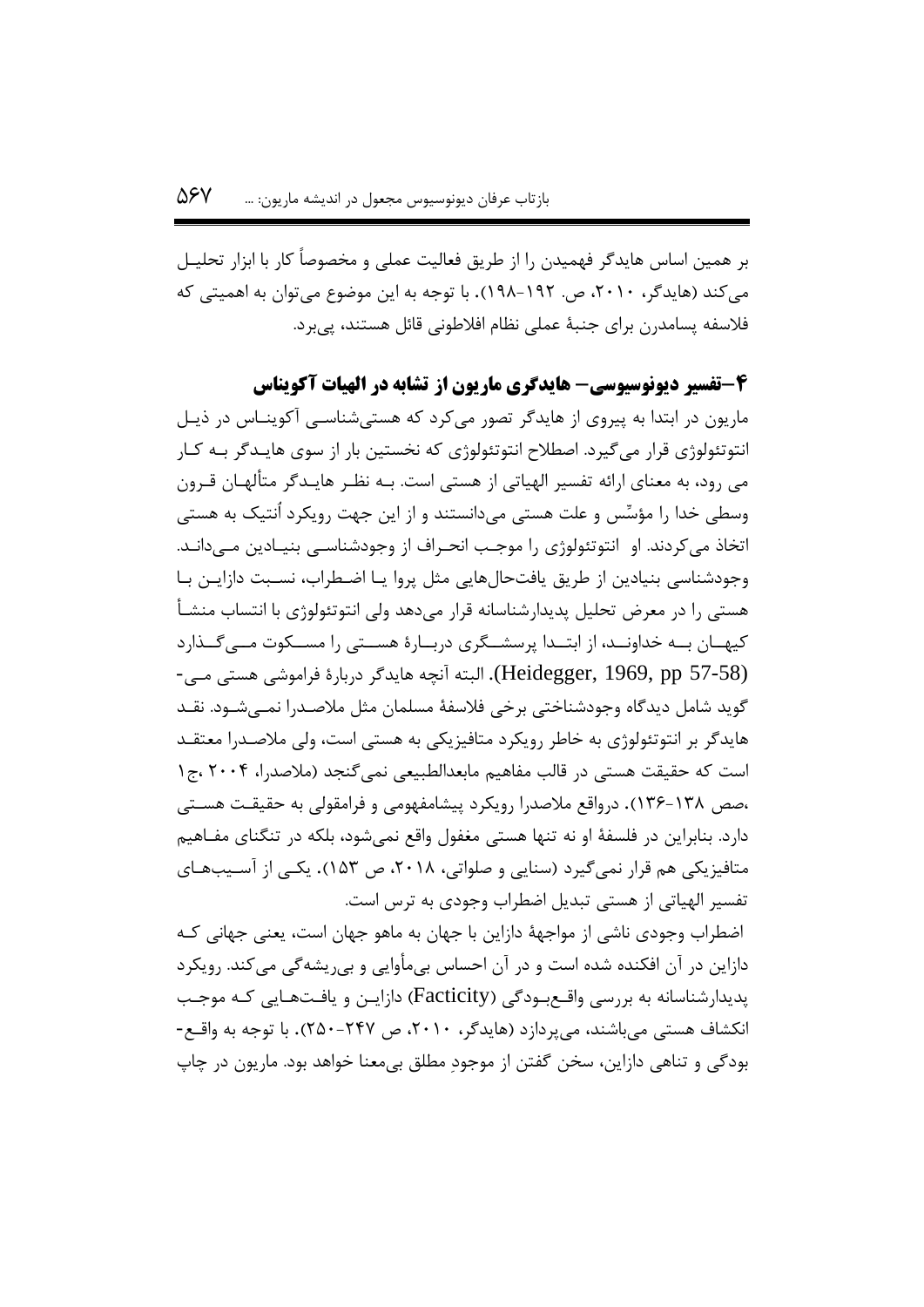دوم کتاب *خدا بدون وجود*، برخلاف تلقی اولیۀ خود، بنا بــه دلایــل زیــر ادعــا کــرد کــه آکویناس انتوتئولوژیست نیست.

به نظر ماریون امکان ارائه دو تفسیر ( فلسفی و عرفانی) از الهیات آکویناس وجــود دارد. در ضلع نخست از الهیات آکویناس، طُرق پنجگانه جنبۀ تعلیمی دارد یعنی او میخواههد در الهیات طبیعی به شاگردان خود نشان دهد که علاوه بر بینش انجیـل، امکـان اثبـات وجود خدا با رجوع به سـنت ارسـطویی وجـود دارد (1360 Kerr, 1995, p). مـاریون ضلع دیگر اندیشۀ آکویناس را با تحلیل دیونوسیوسی از مبحث تشابه، آشکار میسازد.

قبل از اینکه تفسیر ماریون را بیان کنیم، لازم است که تشابه (آنالوژی) را از منظر خــود آکویناس توصیف کنیم. آکویناس در تحلیل معناشناختی اوصاف الهی، از تنزیه مطلهق و تشبیه مطلق فاصله میگیرد. مسئلۀ اصلی این است که چه نسبت معنایی میان اوصهاف خالق و مخلوق هست؟ به دیگر سخن آیا صفات الهی دقیقاً همان معنایی را دارد کهه بهر مخلوقات اطالق میشود؟ آکویناس معتقد است که تالیِ فاسدِ اشتراک معنهوی، وحهدت وجود و الزمۀ اشتراک لفظی هم تعطیل معرفت است. با توجهه بهه اینکهه آمهوزۀ انتقهالِ نوعیِ گناه اولیه به ذُریۀ آدم مبنای اعتقاد به تجسهد مسهیو و بازخریهد گناههان اسهت، مسیحیت رسمی کاتولیک از وحدت وجود اجتناب میورزد. درواقع تا زمانی کهه فاصهلۀ بین خالق و مخلوق مفروض گرفته نشود، مجالی برای توجیه تجسد مسیو و سایر آموزه- های مرتبط با آن فراهم نمیشود و وحدت وجود نیز به زعم قاطبۀ متألهان قرون وسطی موجب نادیده گرفتن فاصله بین خالق و مخلوق اسهت . از سهوی دیگهر اگهر بگهوئیم کهه صفات الهی صرفاً اشتراک لفظی با صفات مخلوق دارد، امکان شـناخت خداونـد منتفـی میشود.

آکویناس در فاصلۀ تشبیه و تنزیهه مطلهق از رویکهرد میانهه ای تحهت عنه وان »تشهابه « استفاده میکند. به نظر آکویناس خداوند کماالت مخلوق را به نحو اتم و اکمل در خهود دارد. هر چند شناخت ما از صفاتی مثل خیر، وجود و عقـل از رهگـذر موجـود متنــاهی حاصل میشود. ولی این صفات به نحو ذاتی و اولی بر خدا اطهالق مهی گهردد و بهه نحهو یانوی در مورد مخلوقات بـه کـار مـی,رود (Aquinas, 1947, 1,13, 5). بـه نظـر آکویناس مخلوقات با خدا رابطۀ واقعی دارند، ولی خدا با مخلوقات رابطهۀ واقعهی نهدارد.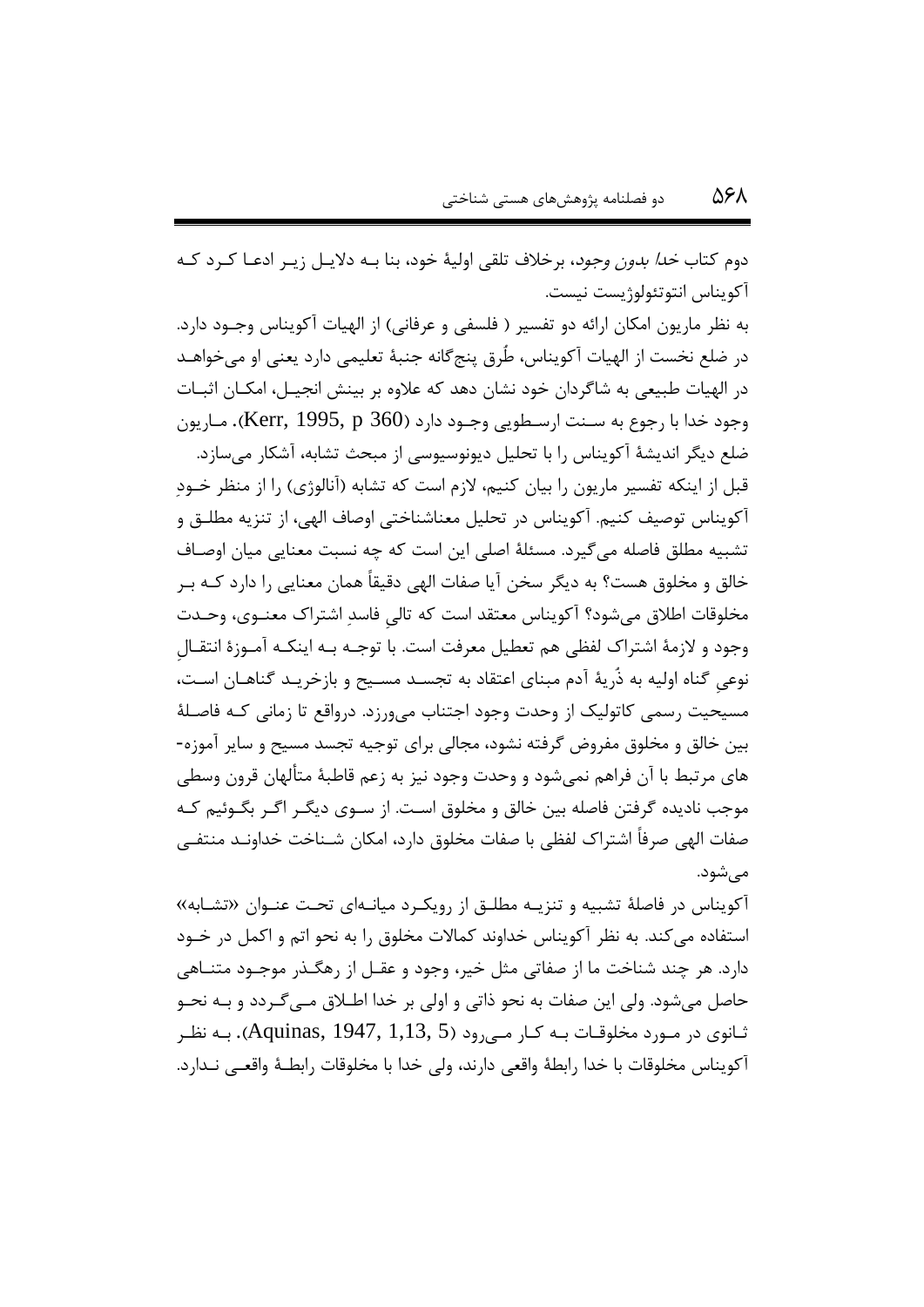منظور از «رابطۀ واقعی» این است که مخلوقات شبیه خداوند هستند، ولی خداوند شبیه مخلوقات نیست. صفات مخلوق تا آنجا مشابه صفات الهـی اسـت کـه مخلـوق، وجـود و کماالت خویش را بهرهمند از خداوند است و مخلوق از آنجا کهه تقلیهدی نهاقص از خهدا محسوب میشود، غیرمشابه با او است. در ادامه دو نوع تشابه تحت عنوان تشابه نسبت و تناسب مطرح میشود. برای مثال بین عدد 8 و 0 تشابه نسبت وجود دارد و یها انسهان و دارو نسبت واقعی با سلامتی دارند. منظور از تشابه تناسب این اسـت کـه مـثلاً بگــوییم نسبت عدد ۶ به ۳ مثل نسبت عدد ۴ به ۲ است ( کاپلستون، ۲۰۱۳، ص ۵۴۵-۵۴۱). به نظر ماریون وقتی تشابه (آنالوژی) را مورد تحلیل دقیق قرار میدهیم، مــی بینــیم کــه آکویناس در مورد خدا و مخلوقات کماالتی مثل خیر، وحدت و وجود را به یک معنها بهه کار نمیبرد. بنابراین در اندیشۀ تومیستی، خدا در تنگنای مفـاهیم متـافیزیکی محصـور نمیشود و از این جهت سخن هایدگر مبنی بر انتساب انتوتئولوژی بهه آکو ینهاس، قابهل قبول نیست. طبق این تفسیر، آکویناس بین دو تلقهی از وجهود یعنهی Esse و Being فرق میگذارد. Esse در مورد خداوند به کار میرود ولی Being یک مفهوم عام اسهت که از موجودات انتزاع میشود. یک فاصلۀ معنایی بین خالق و مخلوق وجود دارد و خهدا به عنوان امر مطلقاً دیگر باقی میماند. اگر خدا را Esse بدانیم در این صهورت Being نشانه و هدیۀ خدا محسوب میشود. خدا به عنوان اعطاءکنندۀ هستی در آنچه میبخشد، محصور نمیشود (64-62 Martis, 1996,n pp). آکویناس در *جامع الهیات* بـه ایـن نکته اشاره میکند که چون خدا خیر است، علت خیر محسوب میشود؛ نه اینکهه چهون علت خیر است، پس خیر می $\mu$ شد (2 .Aquinas, 1947,  $1$ a, 13 به عبـارت دیگـر خدا هویت خویش را از عمل بخشش و اعطاکنندگی دریافت نمیکند. این در حالی است که وقتی ما انسانها هدیهای به دیگران میدهیم هویت خود را به عنوان اعطاءکننهده از عمل بخشش دریافت میکنیم. خدا بـه عنـوان اعطاکننـدهٔ وجـود، چیـزی از مخلوقـات دریافت نمیکند بنابراین تحت هیچ ماهیتی قرار نمیگیرد. عقل تنها اموری را در مییابد که دارای صورت و ماهیت باشند، ولی وجود الهی که از هر گونه ماهیتی فراروی میکند، در ذیل بازنمودهای ذهنی و قالبهای متافیزیکی نمی گنجد. پـس رابطـهٔ تشـابهی بـین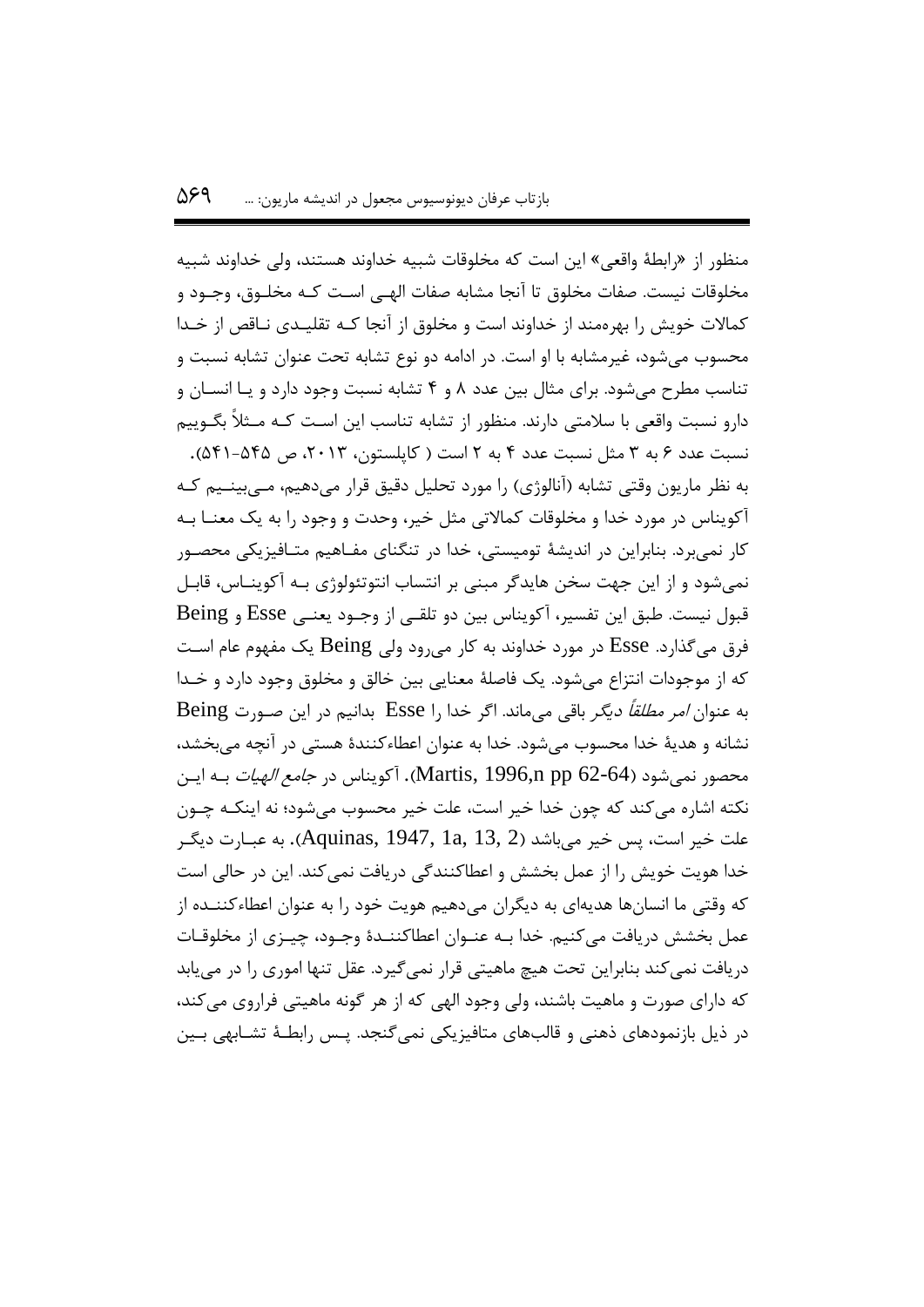کماالت خالق و مخلوق به این معنا است که این صفات به یک معنا بر خدا و موجهودات اطلاق نمی شوند (Martis, 1996, p 66).

در تفسیر ماریون از تشابه، میتوان عناصر دیونوسیوسی را مالحظهه کهرد. دیونوسهیوس مجعول در کتاب *درباب اسمای الهی* از روش ایجابی برای شناخت خداوند بهره مـ<u>ی</u>بـرد. زیرا وابستگی مخلوقات به خداوند را زمینهای بهرای اطهالق صهفات حکمهت و حیهات و قدرت بر خداوند می $\rm (Dionysius,\, 2021,\, II,\, 1,\, pp$  52-53). امـا او در رســالۀ درباب الهیات عرفانی از روش سلبی برای شناخت خدا استفاده میکند. او در این رسهاله روش سلبی یا آپوفایتک )Apophatic )را بر روش ایجابی ترجیو میدههد . زیهرا نقهص ذاتی مخلوق، مانع شناخت ایجابی از خداوند میشود. او با اتخاذ رویکرد عرفانی از عرصه شـناخت خداونـد بـا تعبیـر *تـاریکی* فـوق ذاتـی یـا تـاریکی جهـل ( Darkness of سخن میگوید (138 Jdem, 2021, I, p سخن میگوید (138 Jem). ماریون نیز معتقـد اسـت که در نظریۀ تشابه آکویناس مؤلفههای آپوفاتیک یا طریق سلبی قابل مالحظه است و از این جهت میتوان آکویناس را متأیر از دیونوسیوس مجعول و نظام نوافالطونی دانست. این نکته با دعوی کاپلستون مبنی بر اینکه دیونوسیوس نزد آلبرتوس کبیر و آکویناس و اریوگنا از اعتبار زیادی برخوردار بود، بیشتر تأکید میشود ( کاپلستون، ۲۰۱۳، ص۱۵۷-1۵۸). به هر تقدیر در نظریۀ تشابه آکویناس، وجه سلبی شـناخت بـر وجـه ایجـابی آن ترجیح می یابد. این امر یادآور سخن افلوطین است کـه احــد را فراتـر از مقــولاتی چــون وجود و علم میانگارد. البته عدم اطالق وجود بر احد به معنهای ناموجودیهت آن نیسهت ، بلکه اشاره به فراروی از مقوله «وجود» دارد و یا عدم اطلاق عقـل بـر احـد بـه معنـای نـامعقول بــودن آن نیســت، بلکــه اَمــارهای بــر معقولیــت مفــرطش اســت ( چــارلزورث، ،5515صص 55-58(.

## **-5راه حل ایجابی ماریون در شناخت خدا**

پیش از این دربارۀ اهمیتی که ماریون برای الهیات تنزیهی قائل اسهت ، سهخن گفتهیم و تفسیر دیونوسیوسی او از مبحث تشابه (آنالوژی) در فلسفۀ آکویناس را بیـان کـردیم. در ادامه نگرش تومیستی ماریون را از وجه ایجابی شرح میدهیم. الزم به یادآوری است که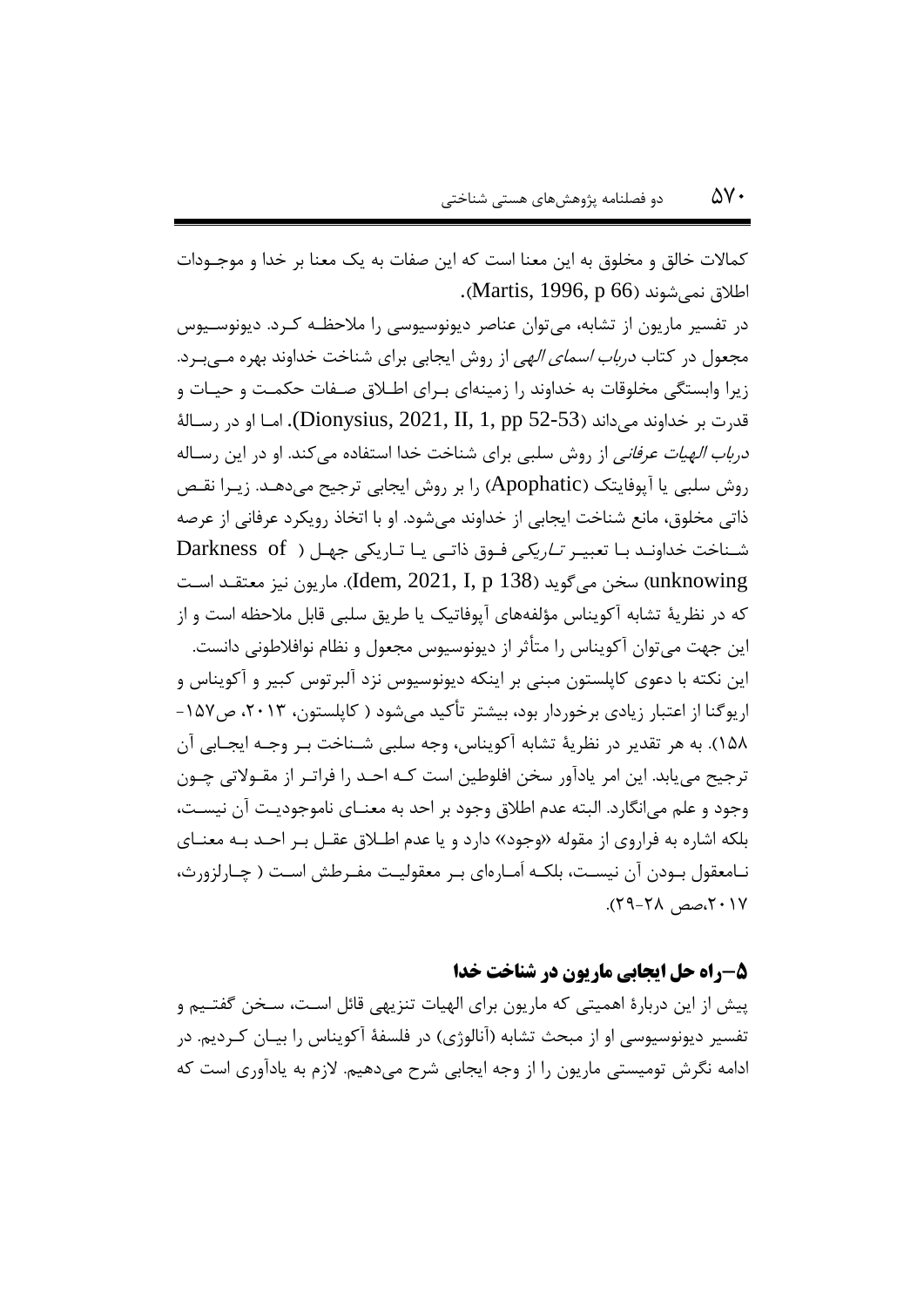نگرش ماریون از یک سو تومیستی و از سوی دیگر در مواجهه انتقادی با پدیدارشناسهی هایدگر شکل می گیرد. دو جنبه از الهیات ماریون یعنی تمایز بین بُت و آیکون و پدیهدۀ اشباعشده (Saturated phenomenon) در پیوند بـا هـم هسـتند. در ادامـه پـس از بررسی جداگانۀ این مفاهیم، به ارتباط معنایی آنها اشاره می کنیم.

## **1-5 تمایز بُت و تمثال)آیکون(**

به نظر ماریون خدا به عنوان فعل وجودی در ذیل دو تلقی از هستی قرار نمیگیهرد : اوالً فعل وجودی متمایز از هستی عام موجودات است. هستی عام جنبه متافیزیکی دارد. زیرا از موجودات خارجی انتزاع می یابد ولی *فعل وجودی* به عنوان منشـاء تمـام کمـالات در هیچ قالب مفهومی و مقولی نمی گنجد. ثانیاً فعل وجودی از هستی به معنــای هایــدگری نیز تمایز مییابد. هستی موجودات، تمثال یا آیکون (Icon) فعل وجودی است؛ درواقـع موجودات علاوه بر اینکه معنای فینفسه خود را دارند، واجد چیزی بیشتر هـم هسـتند، یعنی به امری فراسو اشاره میکنند. تمثال نمیتواند جایگزین چیزی شود که بدان اشاره می کند. همچنین مشارالیه را در خود محـدود و محبـوس نمـبی کنـد. بـر همـین اسـاس موجودات، تمثال یا آیکون خداوند هستند و وجود الهی را همچون بُت )Idol )در خهود محدود نمی سازند( 17 Marion, 2001,p). بـه نظـر تومـاس، مـا در حيـات دنيـوی، شناختی از ماهیت فینفسۀ خداوند نداریم و او را از طریق اوصاف مخلوق میشناسهی م و از آنجا که مخلوقات مرکب از ماده و صورت هستند، فهم دنیوی ما از خدا نیه ز در قالهب این صور محدود می شود (Martis, 1996, pp 60-61). با ایــن حــال، محمــولات بــه معنای واحد بر خدا و مخلوقات اطلاق نمی شوند بلکه نحــوه اســناد آنهــا تشــابهی اســت. مخلوقات این کماالت را دارند چون از خدا دریافت کردهاند ولی علت اولی، این کمهاالت را ذاتاً، به نحو اعلی و اتم دارد (Aquinas, 1947, SI. q 13, a 2). به نظر مه <sub>یر</sub>سد که آیکون از سنخ تجربۀ عاطفی یا اخالقی است. موجودات هم به عنهوان منشه أ عمهل و فعالیت خود، آیکون خدا هستند. در این بستر زبانِ دعا میتواند بهترین شکل ارتبهاط بها خدا باشد. زیرا جنبه پراکسیس و عملی دارد و صرفاً بـه عنـوان ابـزاری بـرای نامیـدن و توصیف کردن خدا به کار نمیرود.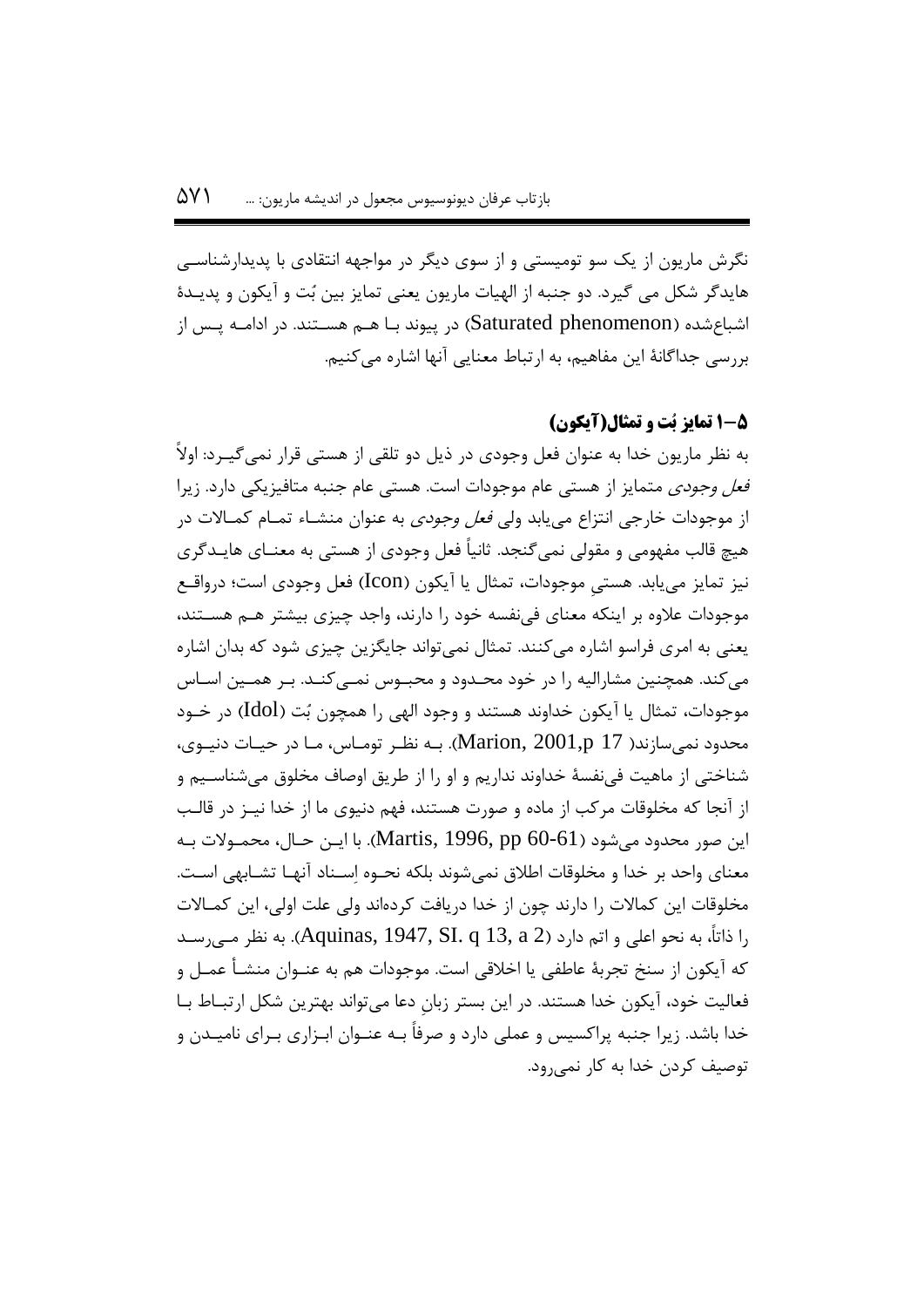به نظر ماریون گفتمانِ ستایش، برای ارتباط با خدا نسبت به گفتمان متافیزیکی برتهر ی دارد. برای مثال وقتی انسان خدا را در زبان دعا زیبا مینامد، درواقع محمول زیبا را به او نسبت نمیدهد، بلکه دریافت خودش از ناحیۀ خداوند را نامگذاری میکند. در اینجا می- توان از سخن دیونوسیوس مجعول بهره برد مبنی بر اینکه زبان دعا، هدیـه و نـه هدیـه-دهنده را مینامد. بر همین اساس گفتار الهیاتی دربارۀ وجود خدا نیز بهه معنها ی اِسهناد محموالت به خدا نیست، بلکه بیانگر غیبت خدا، ناشناس ماندن و خهروج خهدا از قلمهرو موجودات است (Lyons, 2016, p 55).

## **2-5 پدیدۀ اشباعشده**

به نظر ماریون وجودی که هایدگر از آن سخن میگوید، معادل هستیِ عامِ موجودات در فلسفۀ آکویناس است. حتی هایدگر در مرحلۀ دوم تفکر خود که از »رویه داد از آن خهود کننده» (Ereignis) سخن میگوید تا بر آخرین بازمانـدهٔ سـوبژکتیویته در اندیشـهاش غلبه کند، کامالً از قالب تنگ متافیزیک رها نشده است. هایدگر فراخواندن یه ا دعهوت را به هستی نسبت می دهد گویی که *من استعلایی* با فراافکنــی قصـدی، درصـدد شــناخت «پدیدۀ اشباعشده» است. «پدیدۀ اشباعشده» اشاره بـه زیـادت شـهود بـر مفهـوم دارد، یعنی وجه استعلایی تجربه به اندازهای است که با مفاهیم، قابل بیـان و توصـیف نیسـت (1bid, p 55). به نظر ماریون این دعوت از ناحیۀ هستی نیست بلکه از جانب «پدیـدۀ اشباعشده« به عنوان منبع اعطاکنندۀ هستی است. بنابراین برخالف رویۀ هایدگر نمه ی- توان »پدیدۀ اشباعشده« را هستی یا عدم نامید؛ وگرنه این به منزلۀ انتزاع نام هسهت ی از موجودات و فراافکندن قصدی یک مفهوم بـازنمودشـده بـر امـر اسـتعلایی خواهـد بـود .(Marion, 2001, pp 246-250)

به نظر هایدگر بیرون از موجودات چیزی نیست و صرفاً در موجودات اسهت کهه هسهت ی خود را آشکار یا پنهان میکند. به دیگر سخن نمی توان از هستی فی نفسه سـخن گفـت، بلکـه هسـتی در امـر انضـمامی و متعـین گشـودگی مـییابـد یـا پنهـان مـیگـردد )14 p 2000, ,Heidegger). این موضوع با حضور و غیاب هستی در فلسفۀ هایه دگر ارتباط پیدا میکند. هایدگر به هستی، رویکرد غیرشخصی دارد و حتی خهدا را جلهوه یه ا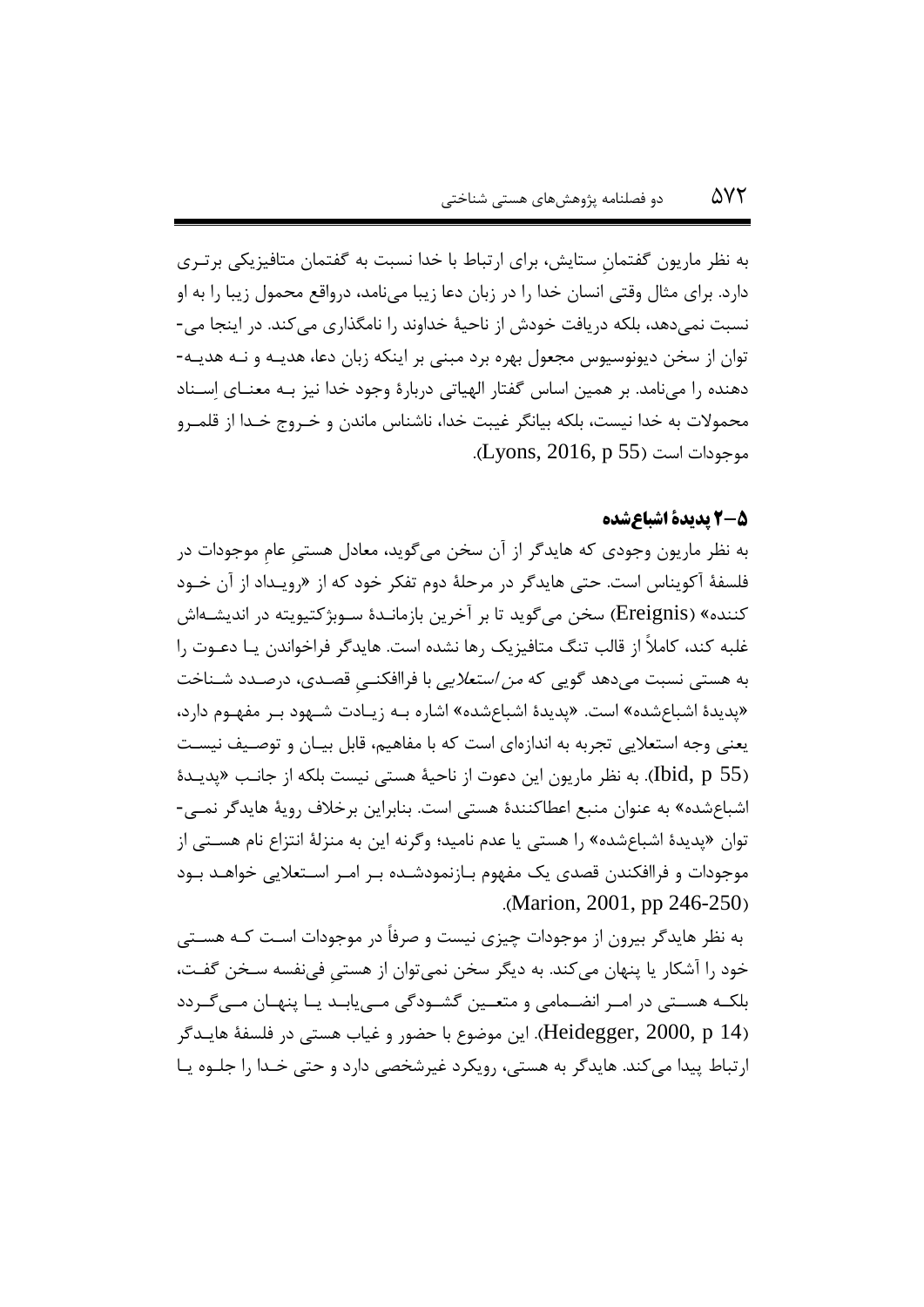ظهوری از هستی میداند. به نظر او هستی بر خدا مقدم است. بنــابراین خــدا نحــوهای از ظهور هستی برای دازاین است. ولی ماریون بنا به عالئق الهیاتی خود، بازگشتی به فلسفۀ هوسرل میکند و با مقدم دانستن شناخت بر هستی، منبع اعطاءکنندۀ هستی را سوژه یا اگوی متعالی میداند (1327 Milbank, 1995, p.). درواقع مـاريون معتقـد اسـت کـه منبع اعطاکنندۀ هستی قبل از هر چیز باید سوژه یا *من متعالی* باشد که از روی قصـد و آگاهی عمل بخشش را انجام میدهد و انسان را به سوی خود فرا میخواند. همانطور که گفتیم منظور از پدیدۀ اشباعشده، تجربهای است کـه از مرزهـای مفهـومی، مقـولی و التفـاتی فـراروی مـی کنــد (25 Mason, 2014, p). مـاریون بـا تحلیـل پدیدارشناسانه میخواهد توصیفی از امکان انکشاف الهی (Divine revelation) ارائـه دهد. او وجه اشتراک انکشاف و آیکون را در این میداند که هـر دو ویژگـیهـای پدیـدۀ اشـباعشـده را دارنـد ( 234 Marion, 2002a, p.). هرچنـد او مـیخواهـد آیکـون و انکشاف را متمایز کند، ولی از منظر پدیدارشناختی ظاهراً تلاش موفقیـتآمیــزی نــدارد. ماریون پدیدۀ اشباعشده را در رابطۀ با مقوالت محض فاهمه در فلسفۀ کانت تبیین می- کند.

مقولات کانت زمینۀ استعلایی را برای امکان تجربۀ ابژکتیــو فــراهم مــیســازند و از ایــن جهت شرط ضروری برای معرفت عینی هسـتند (127-29& kant, 1998, A, بنـابراین در اُبژه کثرتی از شهودهای داده شده وحـدت مـیLابـد (1513 ,Ibid). ولـی بـه نظـر ماریون در پدیـدۀ اشـباعشـده، شـهود از مقـولات اسـتعلایی فاهمـه فـراروی مـیکنـد )199 p ,a2002 ,Marion). درواقع پدیدۀ اشباعشده مقوالت محض فاهمه را در هم میشکند و آنها را به حالت تعلیق در میآورد. دسـتهٔ دوم مقـولات مربـوط بـه مُـدالیتی یعنی امکان، ضرروت و فعلیت است که کانت آنها را بـرای تعیـین رابطـهٔ اُبـژه بـا قـوای شناختی مطرح میسازد.)129A 1998, ,Kant). مُدالها شرایطی برای فهم پدیه ده و قضاوت دربارهٔ آنها بر حسب امکان، فعلیت و ضرورت فراهم مـیسـازد. امکـان پدیـده در گرو این است که شرایط صوری تجربه از نظر حساسیت و مقوالت محض فاهمه را داشته باشد و فعلیت آن در گرو شرایط مادی و شرایط صوری تجربه است ) 2014, ,Mason 27 p). مقوالت مُدال بیانگر رابطۀ اُبژه با قوه شناخت یا منِ استعالیی است. یه ک پدیه ده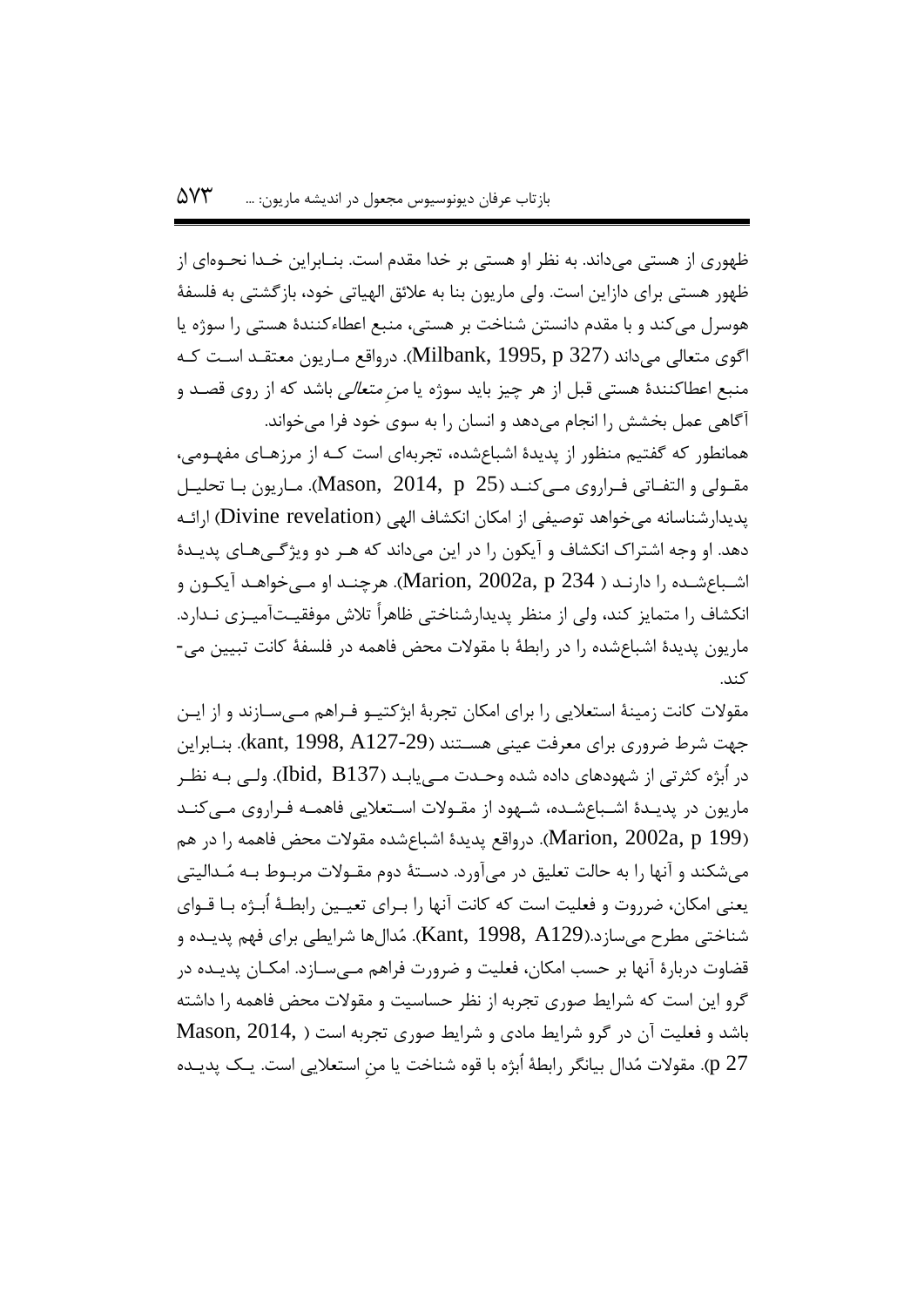به طور فینفسه آشکار نمیشود بلکه بر حسب شرایطی که منِ استعالیی اِعمال میکند، ظهور مییابد. در نتیجه پدیده، استقالل پدیداری ندارد بلکه امکان آن مبتنی بر مهن یه ا سوژهای است که آن را درک می کند. درواقع پدیده بدون حصول این شرایط غیـرممکن است. ولی به نظر ماریون غیرممکن بودن به معنای عدم ظهور پدیده نیست زیـرا پدیـدۀ اشباعشده بیآنکه اُبژه شود خودش را بر سوژه آشکار میکند. پدیدۀ اشباعشده به معنای ظهور و انکشاف پدیدهای است که با شرایط صوری تجربه یا شرایط تجربۀ عینی منطبق نمیشود و از این جه*ت تجربۀ امر غیرممکن* است (Ibid, p 28). سوژه موسِّس به سوژه موسَّس تبدیل می شود و پدیدۀ اشباعشده به جای آنکه مشروط بـه سـوژه شـود بـر آن تحمیل میگردد. به عبارت دیگر سوژه حکم شاهدی را پیـدا مـیکنـد کـه تحـت تـأثیر ظهورات پدیدۀ اشباعشده است و به جای اینکه وجـه فـاعلی (I) داشــته باشـد در وجـه مفعولی)Me )یا منفعل ظاهر میشود. پدیدۀ اشباعشده خودبسندگی و برتریجویی اگهو را در هم میشکند و مطالبات من متعالی او را نفی مـیکنـد. مـاریون ایـن نـوع پدیـدۀ اشباعشده را آیکون مینامد و تجربۀ اخلاقی و عاطفی را به عنوان نمونههـای آیکـون بـر میشمرد. به دیگر سخن این تجربه، استقالل اگوی استعالیی را به چالش میکشد و او را در معرض نیاز سایر انسانها قرار می دهد (30 Ibid, p).

**-1-2-5 انکشاف الهی به عنوان پدیدۀ اشااعشده**

ماریون میگوید که تعیین اینکه آیا واقعاً انکشاف الهـی رخ داده اسـت یـا نــه بـر عهـدۀ پدیدارشناسی نیست، بلکه پدیدارشناسی صرفاً امکان آن را بیـان مـیکنــد ( Marion, ) 235-236 pp ,a2002). او معتقد است که انکشاف، اشباعِ اشباع است. پدیدۀ اشهباع - شده چهار ویژگی دارد: بر اساس کمیت نامرئی، بر اساس کیفیت تحملناپذیر، بر اسهاس نسبت امری مطلق و بر اساس مُدالیته غیر قابل بررسی است. به این معنا پدیـدۀ اشـباع شده در نهایت اعطا و بخشش است. وقتی که تجربۀ انکشاف رخ میدهد، به هه یچ وجهه نمیتوان آن را نامید یا در معرض شناخت محمولی قرار دارد. بنابراین خدا با کلماتی که در قلمرو موجودات استعمال میشود، قابل شناختن نیست و زبانی متفاوت از زبان عادی در قلمرو انکشاف کاربرد دارد. در تجربۀ انکشاف، من خدا را نمینامم بلکه او مرا به قلمرو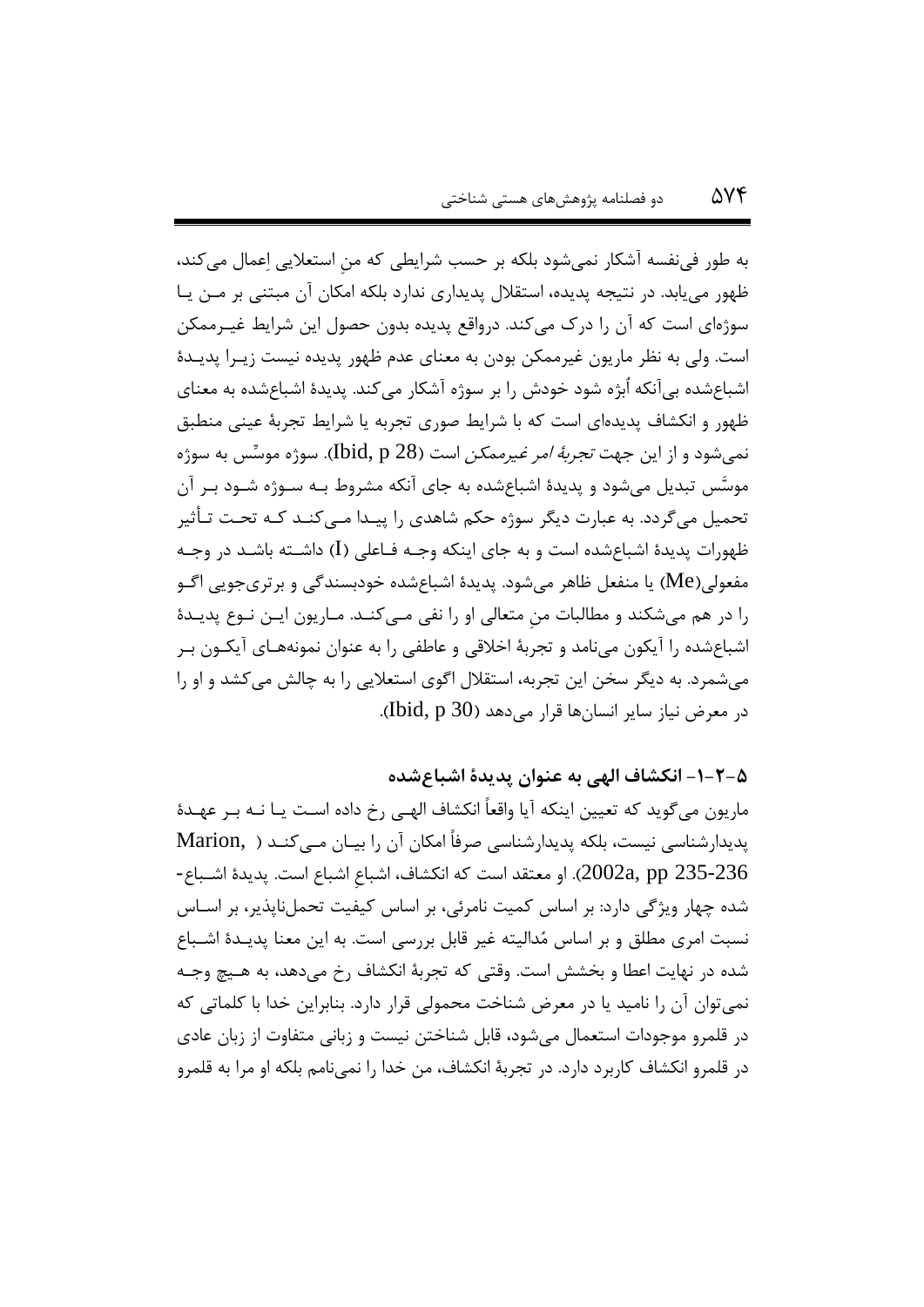نامهای الهی سوق میدهد. در این صورت من دربارۀ خدا سهخن نمه یگهو یم بلکهه بها او سخن میگویم و این رابطه محصور در افقی است که خداوند از زبان انشائی و نه توصیفی استفاده می کند (159-157و, Idem, 2002b).

**2-2-5 رابطۀ آیکون با انکشاف الهی به عنوان پدیدۀ اشااعشده** ماریون بر اساس آیهای از عهد جدید مسیح را آیکون یا تمثال خدای نادیـدنی مـی‹دانـد و معتقد است که با تحلیل پدیدارشناسانه از مسیح میی (Marion, 2001, p 176) توان پیبرد که مسیو سه ویژگی پدیدۀ اشباعشده را دارد و چون فینفسه آیکهون اسهت یس ویژگی چهارم را نیز دارا می باشد. آیکون تمام ویژگیهای انکشاف یا پدیـدۀ اشــباع -شده را دارد یعنی به عنوان رویداد تاریخی پیشبینی ناپذیر و از حیـث کیفیـت تحمـل-ناپذیر است و از آنجا که متضمن جسم میباشد، حیث ارتباطی دارد ) 2014, ,Mason ب). ماریون بین اشباعِ درجه اول و اشباعِ درجه دوم فرق میگذارد. منظور از اشـباع $\,$  (p $\,$  30 درجه اول، مسیو به عنوان آیکون است و اشباع درجه دوم نیز بر حسب التزام و تعهد به دستورات مسیو قابل توجیه است. اگر انسان مسیحی به دستورات اخالقی مسیو گهوش فرا دهد و بدان عمل کند، مسیو همچون شاهدی، خیره به اعمال او مینگرد و ایه ن امهر موجب استعلا یافتن فرد از محدودههای وجودش میشود. درواقع نمیتوان مسیح را اُبژه کرد و خیره در او نگریست، بلکه اوست که به انسانها توجه میکند و بدانها مینگهرد و این ویژگی ناظر به حیث مُدالیته آیکون به عنوان امری غیر قابل بررسی است که هرگهز ابژه یا متعلَّق معرفت نمیشود. در این صورت اشباع تضاعف مییابد و این اشباعِ مضاعف شده، اشباعِ درجه دوم است )32-34 pp ,Ibid).

#### **3-5 ماهیت ایمان: با الهام از اندیشه پاسکال و لویناس**

ماریون معتقد است که ایمان، عملی ارادی است و خدا نیز فراافکنی اراده معطوف به خیر و عشق است. برای تحلیل جمله اخیر الزم است که دو مطلب را از هم تفکیک کنیم. اوالً اینکه ماریون به پیروی از اکثر الهیدانهای قرون وسطا شایستهترین نام برای خدا را خیر یا عشق میداند و از این جهت در مرحلۀ اول تفکر خود با آکویناس که وجود را بهر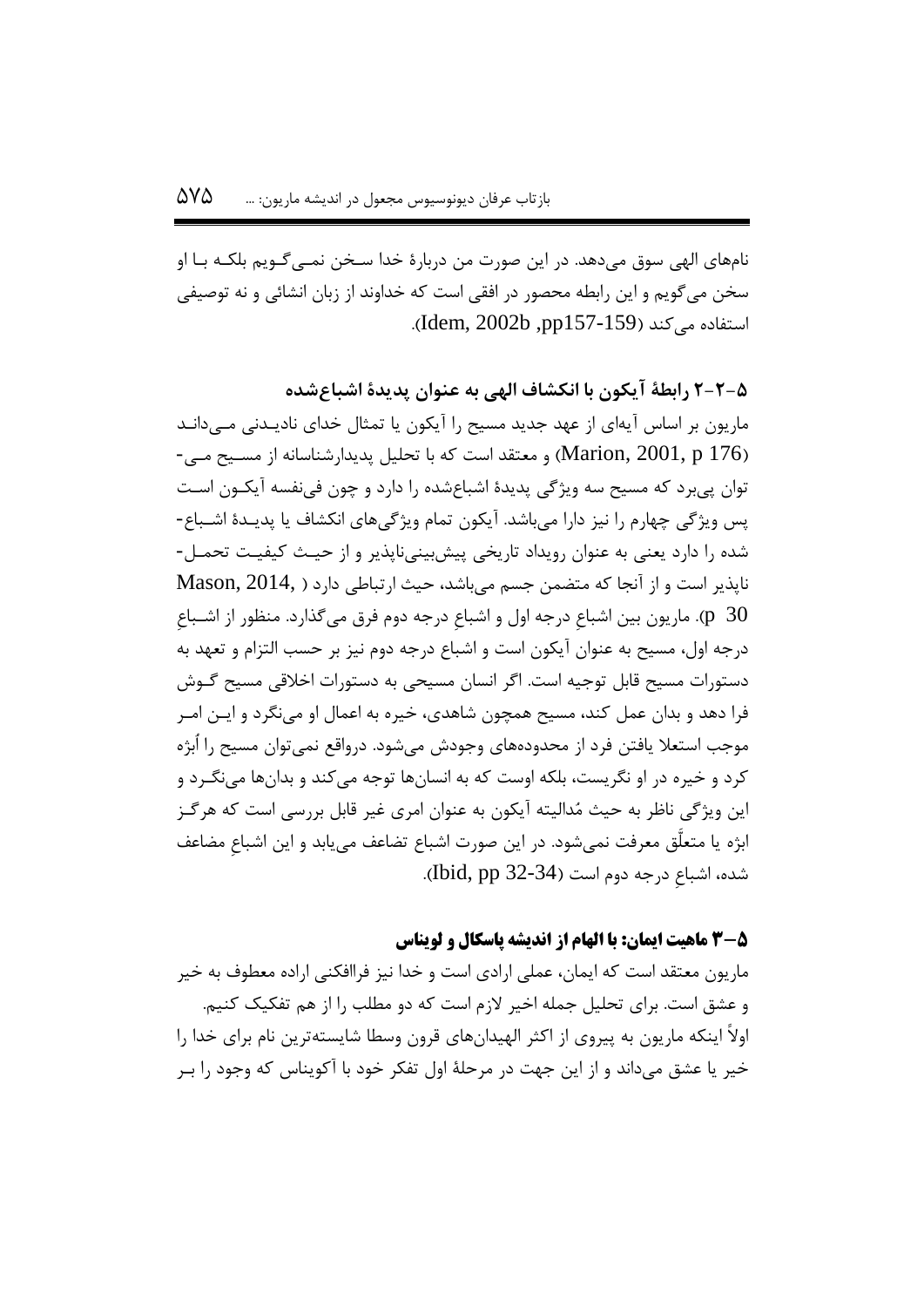خیر مقدم میدانست، مخالفت میکند )60 p ,c2002 ,Marion). یانیاً نسبت ایمهان با اخالق را باید در این نکته جستجو کرد که ایمان یک عمل ارادی محسوب میشهود و اراده نیز در اخالق محوریت دارد. ماریون برای اینکه تحلیلی پدیدارشناسانه از ایمان ارائه دهد، از سوبژکتیویتۀ اخالقی در فلسفۀ لویناس بهره میبرد.

برای تعیین جایگاه اراده در الهیات ماریون لازم است کـه تلقـی او از مفهـوم حـدس یـا گمان را بیان کنیم. ماریون حدس را در زمینـه شـرطبنـدی پاسـکال بـه کـار مـیبـرد (1995, p 332). درواقع پاسکال با نگرش متافیزیکی دکارت برای اثبـات خدا مخالف بود و برای اشاره به خدا از روش شرطبندی استفاده کرد، یعنی انسان مه ی- تواند زندگی متناهی و محدود خود را فدای حیات نامتناهی کند و حتی اگر امرنامتناهی هم واقعیت خارجی نداشته باشد، چیز زیادی را از دست نداده است. شرطبندی پاسهکال به جای اینکه محصول محاسبات متافیزیکی باشد، مبتنی بر گمانهزنهی اسهت کهه خهود جلوهای از واقعیت اراده آزاد ما محسوب میشود. به این معنا دین به قلمرو سوبژکتیویته، درونی و شخصی تعلق دارد. زیرا خدا را نمیتوان ایبات کرد. طبق این نگرش خدایی کهه بتواند اثبات شود، خدا نیست (115 $\,$ 6ibson, 1970, p). اینکه انسان در یـک تقـلای شخصی و درونی، وجود خدا را حدس میزند ریشه در یک باید مقولی به معنای لویناسی کلمه دارد )332 p 1995, ,Milbank). لویناس در آیار متأخر خود دربارۀ تبارشناسی اخالق به این نتیجه میرسد که مواجهۀ با دیگری صرفاً یک رویداد تجربی نیست، بلکهه مقدم بر سوبژکتیویته و ذاتی آن است زیرا شرط سوژه بودن، قائم به غیر بودن و ارتبهاط با دیگری است. به نظر لویناس انسان سوژۀ اخالقی است، یعنی وجود او بر حسب اخالق که هستۀ اصلی آن رابطه با دیگری است تعین مییابد. درواقع انسان موجودی قهائم بهه دیگری و تمام وجوه معرفتی حیات او محصول رابطۀ با دیگری است. لویناس بها الههام از نکتهای در فلسفۀ دکارت مبنی بر اینکه انسان تناهی خود را در مقایسه با امر نامتنهاه ی درک میکند، به این نتیجه میرسد که خدا، دیگریِ مطلق و امری مطلقاً دیگهر اسهت و همانطور که انسان در برابر خدا مسئولیت دارد، در قبال سوژههای انسانی هم مسـئولیت نامتناهی پیدا میکنـد (علیـا، ۲۰۰۹، صـص ۷۱ و ۱۱۸ و ۱۵۷). آنچـه لوینـاس دربـارۀ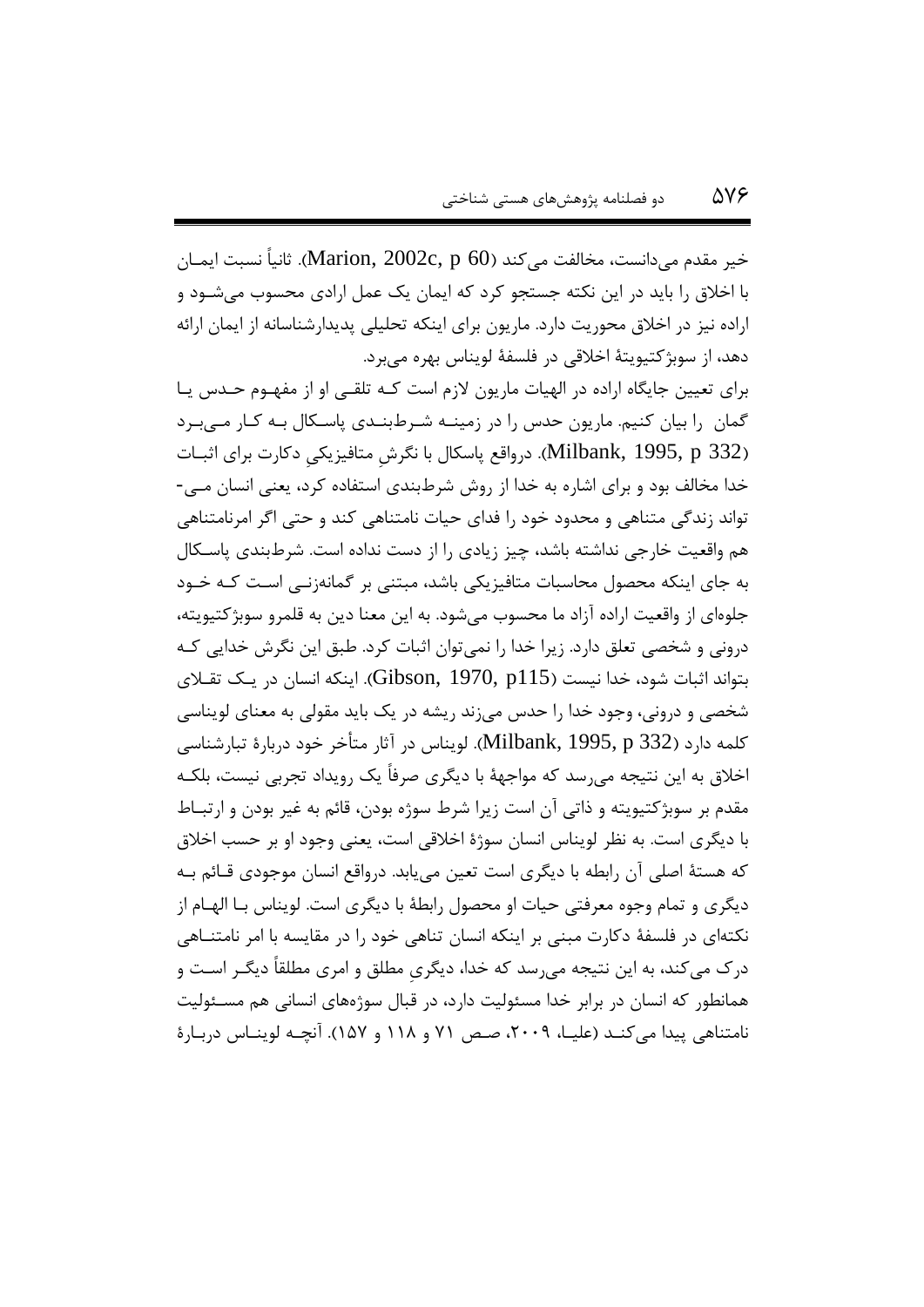«ارتباط با دیگری» به عنوان مقوّم ذات سوژه می گوید، با آیکون بودن «تجربۀ عاشقانه» از نظر ماریون همخوان است.

### **4-5 پدیدارشناسی عشق**

ماریون معتقد است که برای اجتناب از نهیلیسم که الزمۀ رویکرد متافیزیکی به خداونهد است، باید به پدیدارشناسی عشق رجوع کنیم. توضیح اینکه ریشههای الحـاد را بایــد در نگرش متافیزیکی متکلمان عصر روشنگری به خداوند جستجو کرد که در این میان می- توان به افرادی مثل مرسن، لسیوس، لوویان و دوآیی اشاره کرد. آنها میخواستند وجهود خدا را فارغ از هر تجربۀ دینی، اخلاقی یا بیّنۀ تاریخی اثبـات کننـد ( Kerr, 1995, p دین ترتیب مرگ خدا در اندیشۀ نیچه و نهیلیسم نتیجۀ عملکرد الهیات طبیعی. $360$ است. درواقع انتقاداتی که از سوی کانت به الهیات طبیعی وارد شـد، موجبـات ناامیـدی فلسفی نسبت به ایبات عقالنی وجود خداوند را فراهم کهر د. کانهت نشهان داد کهه عقهل نظری در ایبات یا عدم ایبات وجود خدا دچار تکافؤ ادله میشود؛ بنابراین بهترین موضع- گیری، الادریگرایی است. انکار متافیزیک از سوی کانهت و ههر گونهه فلسهفۀ دیهن کهه مبتنی بر متافیزیک باشد، تأییر زیادی بر اندیشه جدید داشته است.

می توان لاادریگرایی دینی کانت را مجالی برای فلاسفۀ پس از او به منظور بهرهمندی از مزایای دین بدون التزام به متافیزیک خداباورانه دانست ( چارلزورث، ۲۰۱۷، صص ۱۴۸-105(. اندیشۀ ماریون نیز در همین راستا قابل مالحظه است. زیرا او نیز تجربهۀ عاشهقانه را- که در الهیات عرفانی آشکار میشود- جایگزین الهیات متافیزیکی کرد. همانطور که گفتیم ماریون خدا را خیر و عشق مینامد. معموالً در پدیدارشناسی صرفاً به

دریافت سوژه از یک تجربه اشاره میشود، ولی ماریون عالوه بر توصیف تجربهۀ عاشهقانۀ انسان از خداوند، دربارۀ منشاء وجودی عشق نیز اظهارنظر میکند.

او رابطۀ انسان با سوژههای دیگر و همچنین سوژه متعالی را بر اساس تجربۀ عشق تبیین میکند. به نظر او از اینکه انسانها به یکدیگر عشق میورزند میتوان عشق به فراخواننده یا داعی فرجامین را توجیه کرد. به تعبیر دیگر ما بر اساس تجربۀ خود از عشق، عشهق را به خدا فراافکنی می کنیم و برحسب نیاز اخلاقی که جنبه *پیشــا انتولوژیــک* دارد یــا بــه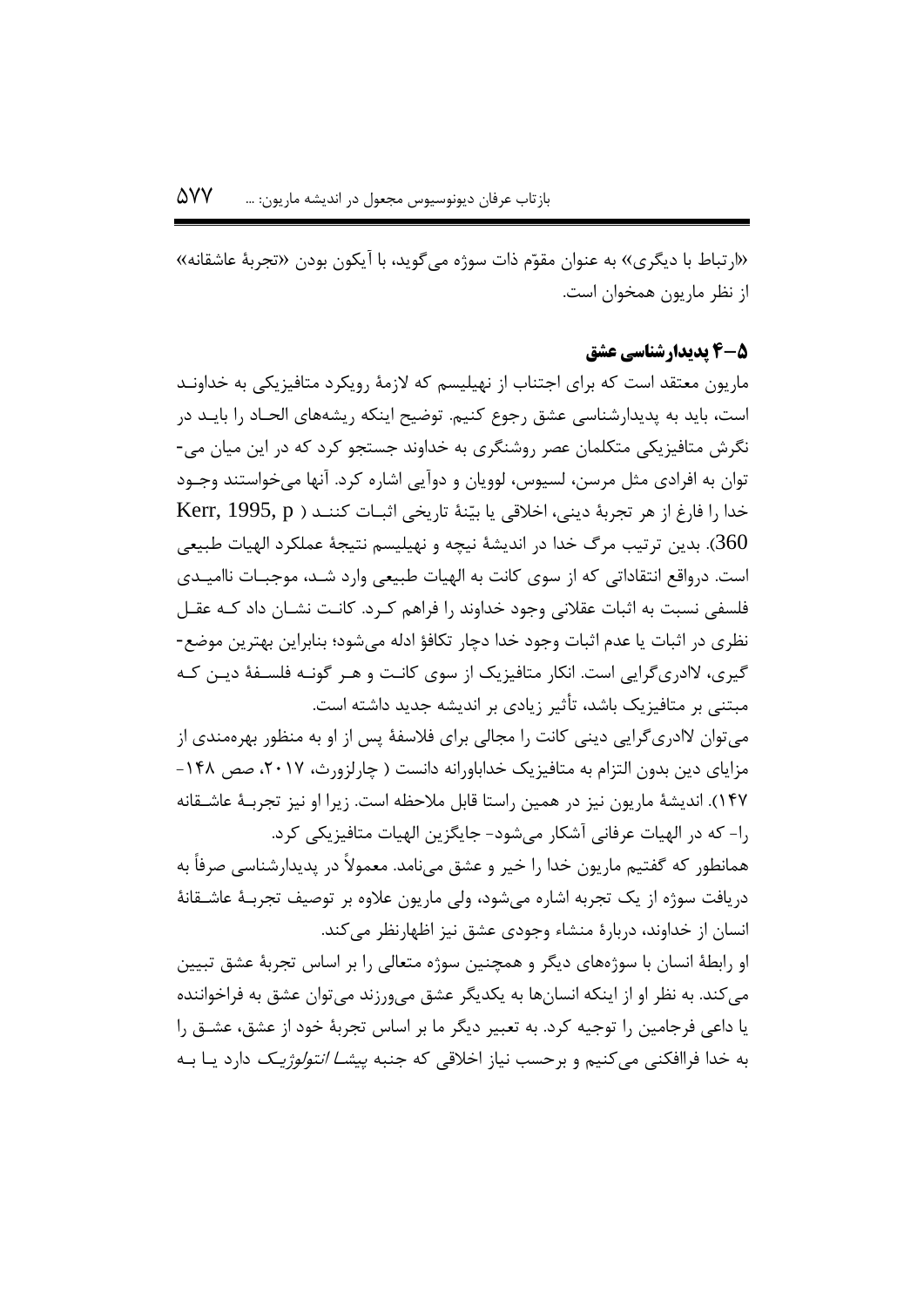واسطۀ خیره شدن در سوژههای انسانی، خدا را سوژهای متعالی میدانیم که صفت اصلی آن خیر است. دیگری مطلق یا امر نامتناهی تجسم اِگوی ما بر حسـب ارادۀ معطـوف بـه خیر است. این امر جلوهای از عالقۀ انسان به خودش یا عینیت بخشیدن به خود در وجه استعلایی است (1328 Milbank, 1995, p).

جدای از ملاحظات پدیدارشناختی فوق، ماریون به عشق رویکرد نفس|لامـری نیــز دارد. به نظر ماریون عشق الهی به مخلوقات خود منشاء انواع عشقها است؛ بهر همه ین اسهاس اختلاف بین اروس (عشقهای زمینی) و آگاپه (عشق دینی) ناشی از این است که عشـق الهی به صُور و اَشکال مختلف ظـاهر مـی شــود (-Gschwandtner, 2008, pp 193 194). خداوند آغازگر عشق است و این عشق، حیث آفریننـدگی دارد. خداونـد بـه نحـو نامتناهی و بیوقفه به مخلوقات عشق میورزد و قبل از اینکه من به عنوان سوژۀ انسهان ی این رابطۀ عاشقانه را درک کنم، او عشق1رزی را آغازیـده اسـت. عشــق الهــی مــیتوانــد الگویی برای رابطۀ عاشقانۀ حقیقی میان انسانها باشهد )222 p ,a2007 ,Marion). ماریون معتقد است که تنها چیزی که بین خدا و انسان هیچ گونه ابهام و دوگانگی ندارد، عشق است )54 p ,b2007 ,Idem). به عبارت دیگر تمام مصادیق عشق مثل دوستی، رابطۀ والدین و فرزندان، روابط عـاطفی و جسـمانی بـین عاشـق و معشـوق جلـوههـای مختلفی از عشق الهی هستند و عشق مفهومی تکمعنا یا متحهد المعنهی )Univocal) است. ماریون با تحلیل پدیدارشناسانۀ عشق میخواهد به این نتیجه برسد که ما با تجربۀ اول شخصی عشق در خود، به اولویت، دادهگی و بخشش عشق پیمیبهر یم و خهدا را بهه عنوان منشاء این دهش تشخیص میدهیم و با توجه به تک معنایی عشق، به جای تالش مفهومی و نظری برای شناخت خدا میتوانیم از پدیدۀ عشق که بیواسطه در خود یافتهه ایم، به عنوان ابزاری برای ارتباط بـا خـدا و اســتعلای از محـدودیتهـای بشــری خــود استفاده کنیم. ماریون معتقد است که عشق از سنخ عمل )Pracsis )اسهت و در حهوز ۀ مقوالتِ نظری قرار نمیگیرد. با توجه به اینکه ماریون الزمۀ رهیافت متافیزیکی به خدا را نهیلیسم میداند، به جای رویکرد نظری و مقولی به خدا با تحلیل پدیدارشناسه ی عشهق، رابطۀ خدا و انسان را تبیین میکند و بدین وسیله عمل را بر نظر ترجیو میدهد.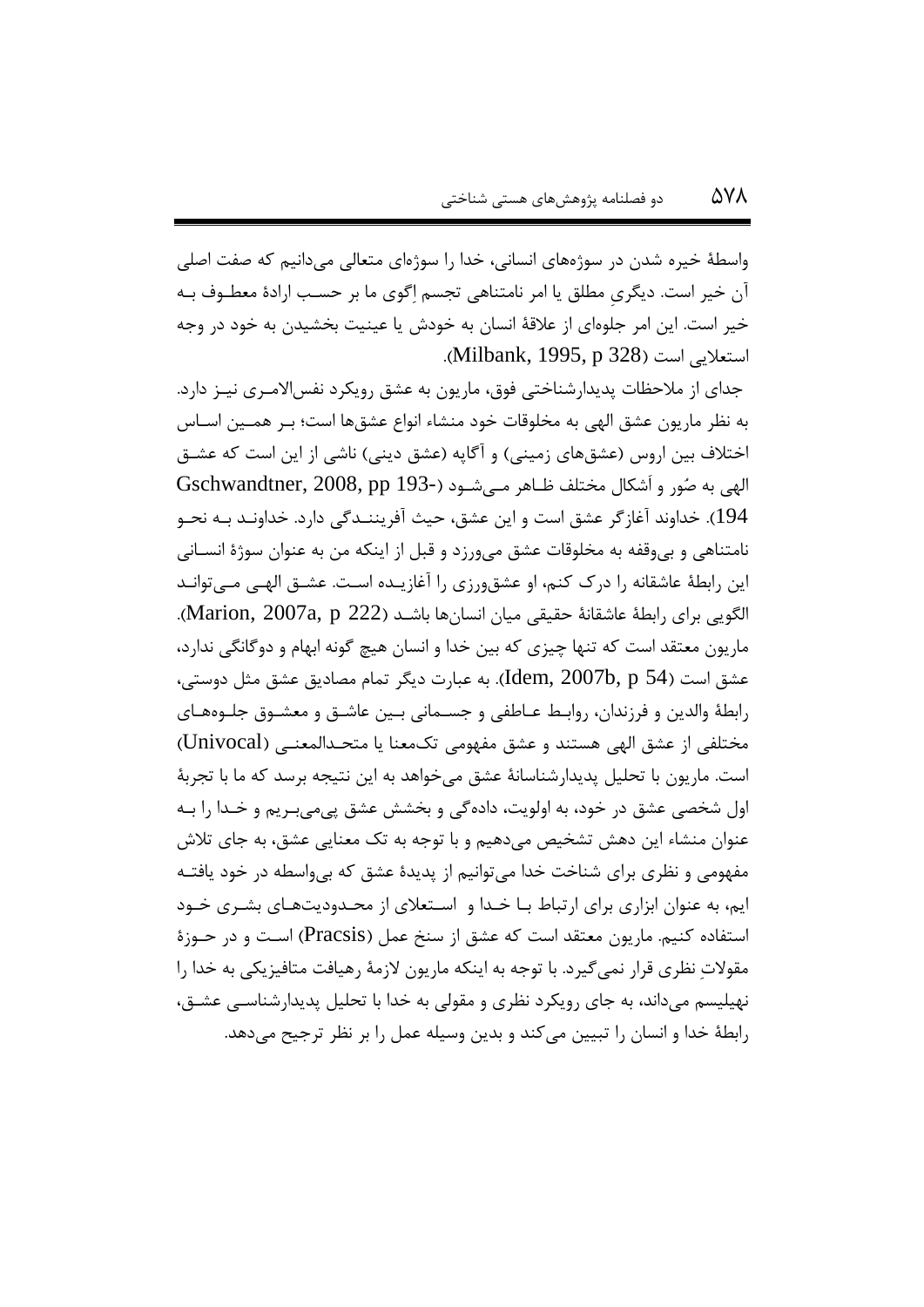# **-6 مالحظات نهایی**

**1-6** به نظر میرسد که در الهیات آکوینهاس تلویحهاً گهذار از نگهرش عقال نهی و اتخهاذ رویکرد عاشقانه نسبت به خداوند، وجود دارد. بنابراین نقد ماریون بر نگرش متـافیزیکی دربارۀ خدا و همچنین بدیل ایجابی او در قالب پدیدارشناسیِ عشق، در اندیشۀ آکویناس قابل جستجو است. توماس آکویناس دو کــارکرد از عقــل را در الهيــات طبيعــي متمــايز مے کند.

کارکرد اولیۀ عقل، جنبــه ایجــابی دارد؛ یعنــی عقــل مــیتوانــد بــه شــناخت محصَّــل از موجودات مادی برسد. با توجه به اینکه عقل بشری متناهی است و نمیتواند بر خداونهد به عنوان امر نامتناهی سیطره یابد، قاعدتاً در خداشناسی، فاقد کـارکرد ایجـابی خواهــد بود (چـارلزورث، ٢٠١٧، ص٨٢). بـه نظـر او عقـل متنــاهی انســان شایســته اســت کــه موجودات مادون مثل اشیای مادی را بشناسد ولی از اراده انتظار میرود که بهه خداونهد عشق بورزد:

اگر دارندۀ خیر شریفتر از ذهنی باشد که به مفهوم آن میاندیشهد، اراده کهردن چنه ین موضوعی برتر از اندیشیدن به آن است، اما وقتی که دارندۀ خیه ر فروتهر از نفه اسهت، اندیشیدن به چنین موضوعی برتر از اراده کردن آن است. بنابراین دوست داشتن خداوند بهتر از شناختن اوست؛ اما شناختن اشیاء جسمانی بهتهر از دوسهت داشهتن آنهها اسهت .)Aquinas, 1947, s1, 82, 3)

ماریون معتقد است که برخالف آکویناس که خدا را وجود مینامد، خدا را خیه ر و عشهق میداند ولی با توجه به مطالب فوق معلوم شد که آکویناس نیز از کارکرد اراده و فعالیت عاشقانۀ آن در رابطه با خدا غافل نیست و حتی عشق به خداوند را بر شـناخت مفهـومی آن ترجیو میدهد.

**2-6** ماریون در گفتمان هایدگری قرار دارد و همین امر انتقاداتی را متوجه او میسهازد . برای مثال میلبانک معتقد است که ماریون بیش از اندازه وجودشناسی بنیادین هایدگر را جدی میگیرد و در همین راستا تصویری از »تشابه« ارائه میدههد کهه از ههدف اصهل ی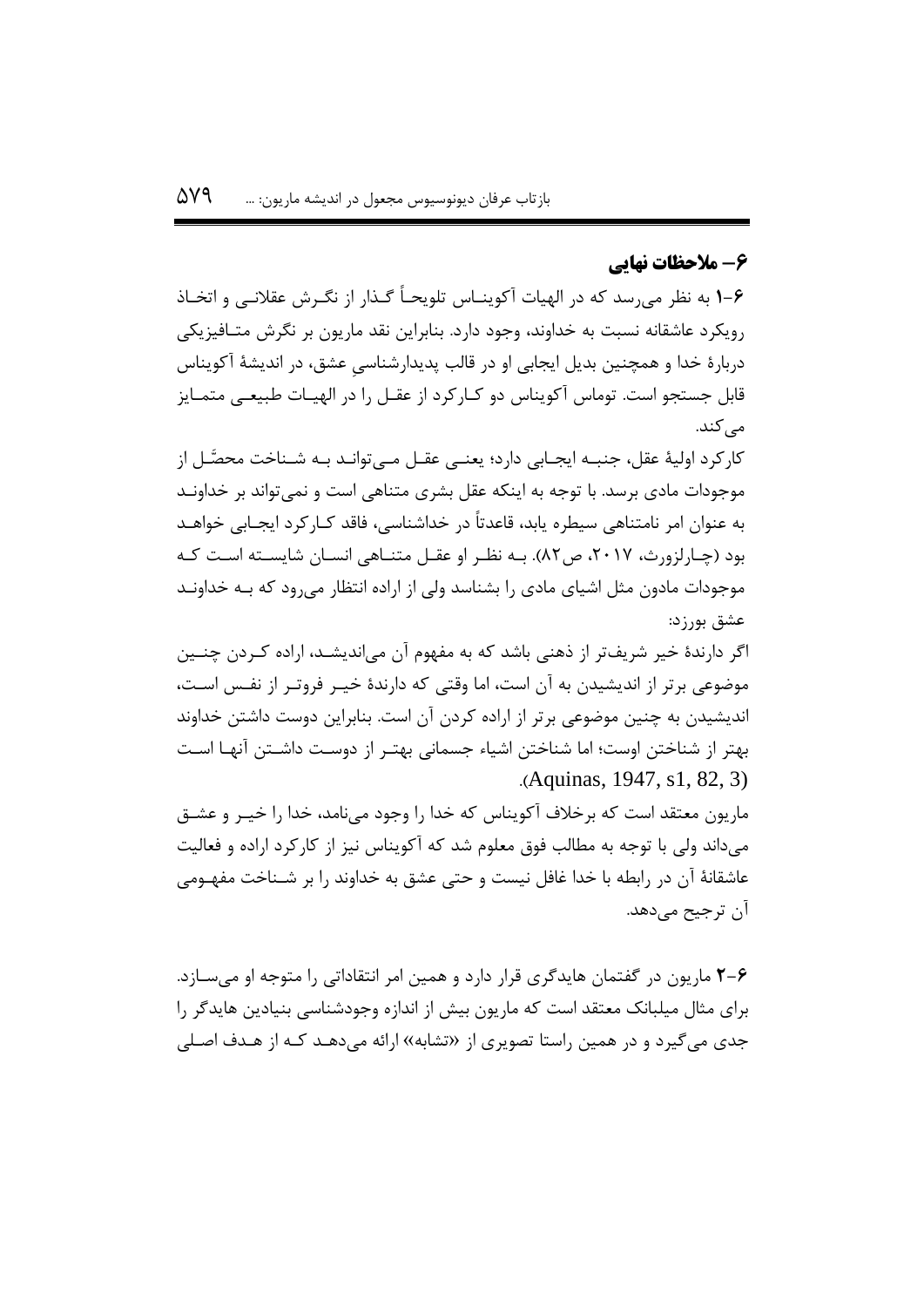آکویناس فاصله می $\xi$ یرد (Lyons, 2016, p 73). با توجه به اینکه هر متفکری متـأثر از زمینه و زمانۀ خودش است، استفادۀ مهاریون از فلسهفۀ هایهدگر قابهل انتقهاد نیسهت. درواقع ماریون نه به عنوان شارح صرف آکویناس، بلکه در مقام فیلسوفی مسـتقل ظـاهر میشود که قصد بازخوانی سنت در چارچوب فکری خویش را دارد. ازسهوی دیگهر او در ابتدا همگام با هایدگر با انتوتئولوژیست دانستن آکوینهاس موافهق اسهت ، ولهی در چهاپ متأخر کتاب *خدا بدون وجود* از این موضع عدول میکند. این گشت فکری نشان میدهد که ماریون نسبت به هایدگر رویکرد انتقادی داشته و دیدگاهههای او را بهی چهون و چهرا نپذیرفته است. از دیگر موارد اختالف فکری ماریون با هایدگر میتوان به مورد زیر اشاره کرد: هایدگر فراخواندن یا دعوت را به هستی تحت عنوان امر غیرشخصی نسبت میدهد؛ در حالی که به زعم ماریون فراخواندن فعالیتی منسوب به سهوژه اسهت و »رویه داد از آن خود کننده» نیز همان پدیدۀ اشباعشده است. بنـابراین هایـدگر فعالیـت قصـدی را بـه هستی نسبت میدهد، ولی به نحو متناقضی هستی را با جای اینکه سوژهای دعوتکننده بداند، غیر شخصی قلمداد می کند.

**3-6** انتقاد ماریون به متفکران عصر روشنگری این است که در پهی دفهاع متهافیزیکی و مفهومی از خداوند هستند و این رویکرد سر از نهیلیسم در مهی آورد. توضهیو اینکهه ههر تلاش عقلانی برای اثبات وجود خدا می تواند از سوی همان عقل خنثی شود و متفکـران موافق و مخالف وجود خدا را به تکافؤ ادله دچار کنهد. بهر همهین اسهاس او در راسهتای انتقاداتی که در تفکر پسامدرن بر متافیزیک وارد میشود، مثل پاسکال عملکرد ایمان را با نوعی گمانهزنی و شرطبندی تبیین میکند.

این رویکرد با یکی از شاخصههای اصلی پسامدرنیسم، یعنی عملگرایهی سهازگار اسهت. اساساً عملگرایی یا پراگماتیسم برای فیصله دادن به منازعات بیپایان متافیزیکی شهکل میگیرد (کاپلستون، ۱۹۹۷، ص۳۶۶). هایدگر به عنوان یکی از چهـرههـای مهـم تفکـر پسامدرن معاصر با تحلیل واژگانی آلثیا )Aletheia/ ἀλήθεια )در زبان یونانی به ایهن نتیجه میرسد که حقیقت )Truth )در اصل به معنای انکشاف و حضهور اسهت و اینکهه فالسفهای مثل افالطون و ارسطو جایگاه حقیقت را حکم یا قضیه دانستهاند، انحرافهی در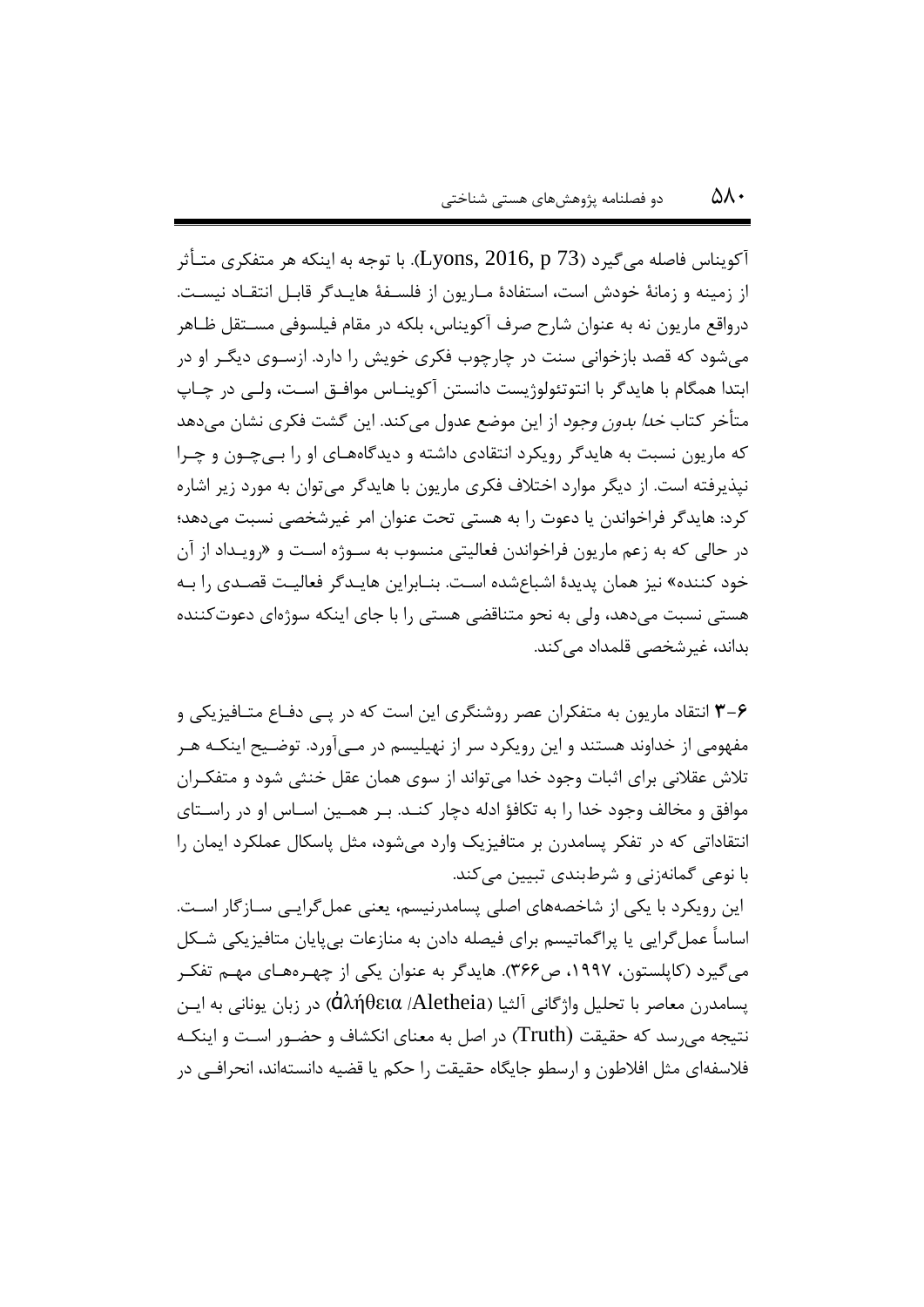تاریخ هستی محسوب میشود. در ادامه هایدگر فهمیدن را با درگیری دلمشغوالنۀ دازاین با هستندههای دردستی تبیین مهی کنهد )هایهدگر، ،5515 ص 555-585(. طبهق ایهن تفسیر سرچشمۀ راستین فهمیدن را باید در حضور و دلمشغولی جسهتجو کهرد و آنچهه تحت عنوان مقولهبندی و مفهومسازی مطرح میشود، یک صورتبندی متأخر و اشتقاقی از فهمیدن است. وقتی ماریون از رویکرد عقالنی و متافیزیکی نسبت به خدا اِعراض می- کند و بر آیکون یا تمثال تأکید میورزد، در راستای رویکرد هایهدگری دربهارۀ فهمیهدن است. درواقع از نظر ماریون، تجربۀ اخالقی یا عاشقانه، تمثال خداوند یا جلوه حضور الهی در زندگی انسهان اسهت. بنهابراین بهه جهای اینکهه خداونهد را در حصهار تنهگ مفهاهیم متافیزیکی محصور کند و نسبت به آن نگرش بُتگونه داشهته باشهد، بهر رویکهرد عملهی ارتباط با خداوند اصرار مهیورزد. ارتباط عملی و فعال با خداونـد موجـب فهمیـدن دلمشغوالنه میشود و حقیقت را در افق حضور و انکشاف بازتعریف میکند.

**4-6** اوج رویکرد عقالنی به خدا در فلسفۀ دین تحلیلی متبلهور مهی شهود. فلسهفۀ دیهن تحلیلی به آرمانهای فلسفۀ تحلیلی مثل ایضاح مفاهیم و ارائه استداللهای روشن نظهر میکند و به دنبال رسیدن به معرفت عینی و ضروری دربارۀ گزارههای دینهی اسهت کهه فارغ از التزام شخصی به حقانیت یک دین خاص، مورد اجماع همه عقال باشد ),Gasser در فلسفۀ دین تحلیلـی بـه رویـدادهای تـاریخی، اجتمـاعی، شـهودات (Caps شخصی و تجربۀ اخالقی توجهی نمیشود و این نکته به زعم برخهی از منتقه دان، نقطهه ضعف این جریان محسوب می شود (Baker, 2016, pp 348-349). به نظر می رسـد که اهتمام ماریون به وجه تجربی و تاریخی دین موجب تمایز او از فالسفۀ دین تحلیلهی است. از این رو می توان از امکانات نهفته در الهیات ماریون که به نــوعی در ذیــل فلســفۀ دین قارهای قرار میگیرد، برای تکمیل فلسفۀ دین تحلیلی بهره برد.

# **نتیجهگیری**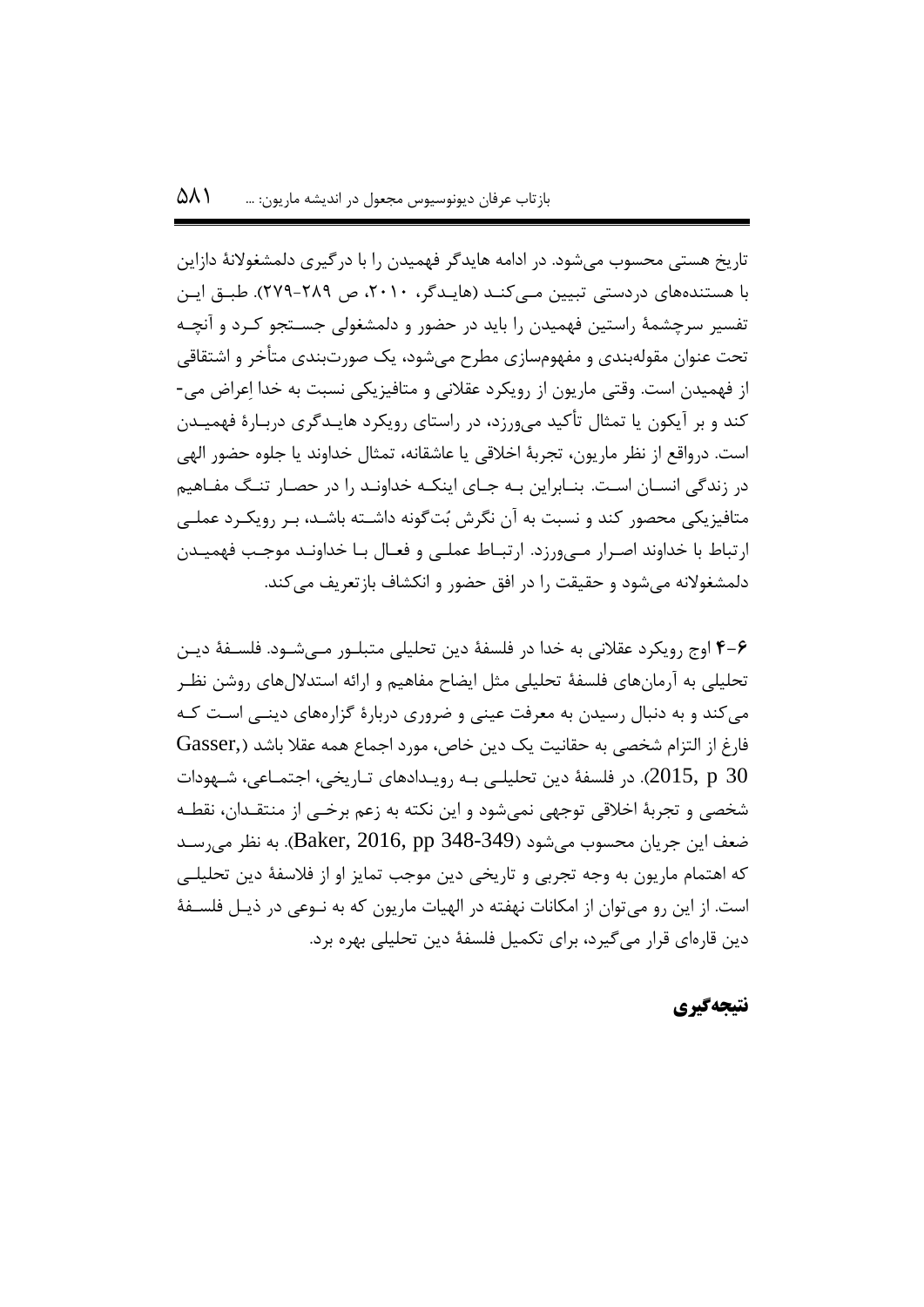ماریون برخالف هایدگر الهیات آکویناس را از اتهام انتوتئولوژی تبرئه میکند. او با الههام از تفکر دیونوسیوس مجعول، به دنبال کشف رگـههـایی از الهیـات تنزیهـی در هسـتی-شناسی تشابهی آکویناس است. درواقع الهیات تنزیهی یا نگرش اپوفاتیک هر گونه ادعای شناخت محصل و متافیزیکی از خداوند را انکار میکند و زمینهساز فهـم عمـل5رایانـه از امر الهی میشود. ماریون برای اینکه رابطۀ انسان و خدا را بیـان کنـد از مفهـوم آیکـون استفاده میکند. به نظر ماریون رابطۀ اخالقی و عاطفی انسهان هها بها یکهد یگر مه یتوانهد آیکون یا تمثال رابطۀ انسان با خدا باشد. بعد از اینکه ماریون رویکرد سلبی به خداوند را برای گریز از رهیافت متافیزیکی به خداوند برگزید، از پدیدارشناسی عشق به عنوان بدیل ایجابی برای ارتباط با خداوند بهره میبرد. به نظر او رابطۀ عاشقانه میان انسانها زمینه- ای برای فهم ارتباط با خداوند است. او انکشـاف الهـی در مسـیحیت را در قالـب پدیـدۀ اشباعشده توصیف میکند. به نظر ماریون ویژگیهای چهارگانـهٔ پدیـده اشـباعشـده بـا شاخصههای آیکون مطابقت دارد. به نظر میرسد کـه نگـرش عمـل۴گرایانـه مـاریون بـه الهیات که در تجربۀ اخالقی و عشق جلوهگر میشود، برای فراروی از کاستیهای فلسهفۀ دین تحلیلی- که به دنبال شناخت ضروری، کلهی و عینهی از آمهوزه ههای دینهی اسهت - مناسب می باشد.

## **مشارکت نویسندگان**

آقای دکتر علی سنایی بـه عنـوان نویسـندۀ اول و مسـئول مکاتبـات، موضـوع مقالـه را پیشنهاد دادند و همچنین معرفی منابع، نگارش محتوا و تحلیل قسمتهای فلسفی مقاله بر عهدۀ ایشان بوده است. خانم دکتر سمیه خهادمی بهه عنهوان نویسهندۀ دوم، مباحهث عرفان دیونوسیوس و بخشهایی از وجوه عرفانی رویک رد پدیـدار شــناختی بـه عشــق را انجام دادهاند.

**تشکر و قدردانی**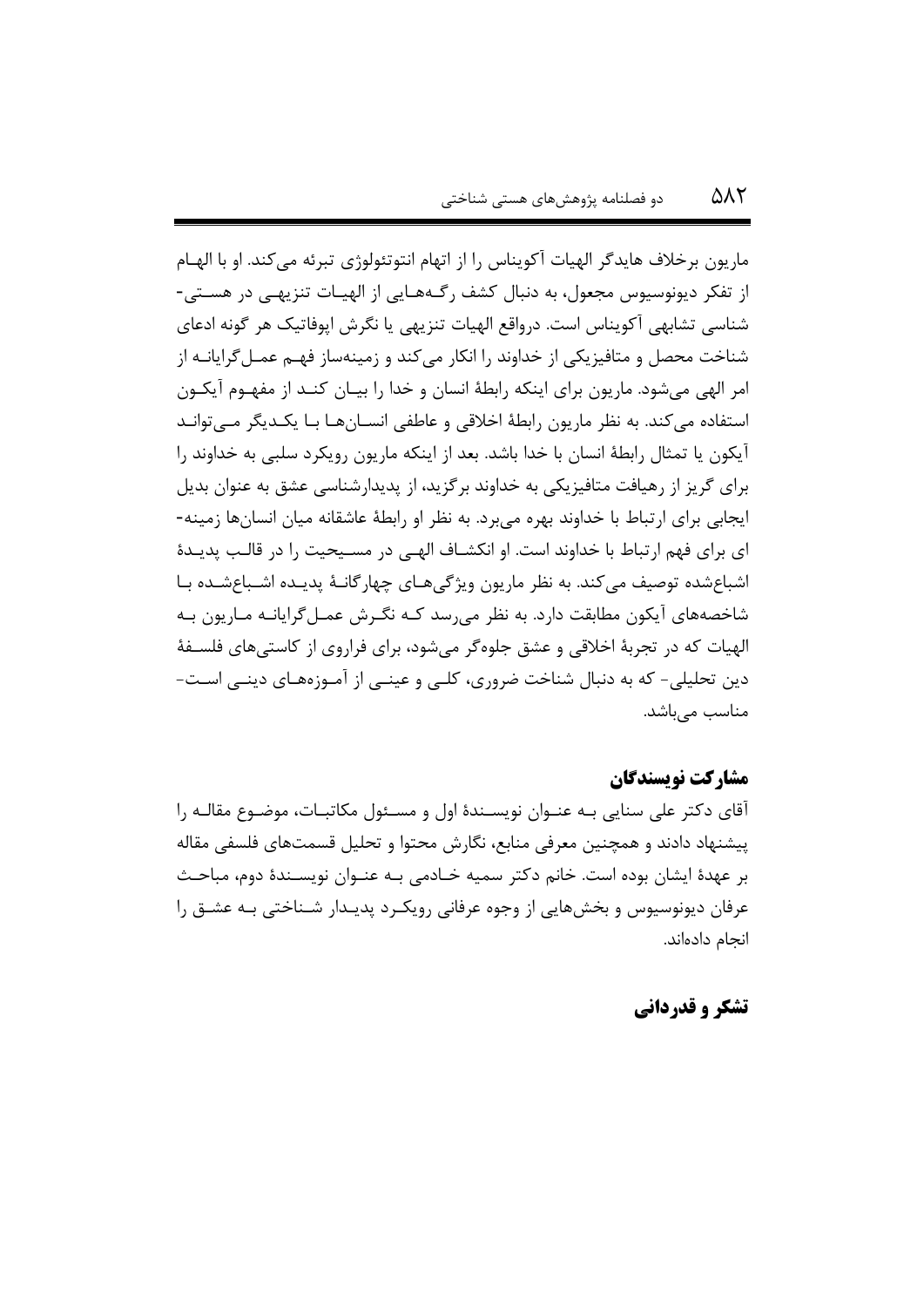از داوران محترم مجله که با دقت نظر علمی خود به بهبود وضعیت مقاله و رفع کاستی- های آن کمک کردند، سپاسگزاریم.

> **تعارض منافع** هیچ گونه تعارض منافع توسط نویسندگان بیان نشده است.

# **منابع و مآخذ**

Aquinas T. *Summa Theologica*. Fathers of the Dominican Province (Translators). Petersburg: Benziger Bros; 1947.

Baker-Htch M. Analytic Theology and Analytic Philosophy of Religion: What's The Difference? Journal of Analytic Theology, 2016;4, May: 347- 361.

Dadjoo E. [Translation of *A History of Philosophy; Medieval Philosophy*]. Volume 2, Copleston F(Author). Second Edition, Tehran: Scientific and Cultural Publications Company and Soroush Press; 2013. Persian .

Dionysius. *On The Divine Names and The Mystical Theology*. By introduction of Rolt, Clarence Edwin, Grand Rapids, MI: Christian Classics Ethereal Library;2021. Available:

https://www.ccel.org/ccel/r/rolt/dionysius/cache/dionysius.pdf, (2021,4, 23).

Gasser G. Toward Analytic Theology: An Itinerary. Journal of Scientia Et Fides. 2015;2(2): 23-56.

Gibson A.B. *Theism and empiricism*. London: S.C.M. Press; 1970.

Gschwandtner M. Love's as a Declaration of war? On the

absolute chapter of love in Jean-Luc Marion's phenomenology of Eros. In: Wirzba N and Bnson B. E) eds) Transforming philosophy and religion; Love's wisdom. Blomington and Indianapolis: Indiana university press;2008.

Hankey W. The Postmodern Retrieval of Neoplatonism in Jean-Luc Marion and John Milbank and the Origins of Western Subjectivity in Augustine and Eriugena. Journal of Hermathena, 1998;1659-70. Available: https://cdn.dal.ca/content/dam/dalhousie/pdf/fass/Classics/Hankey/Postmod ern%20Retrieval%201998.pdf (24, 4, 2021.

Heidegger M. Identity *& Difference*. Joan Stambaugh(Translator), New York and London: Harper & Row publishers; 1969.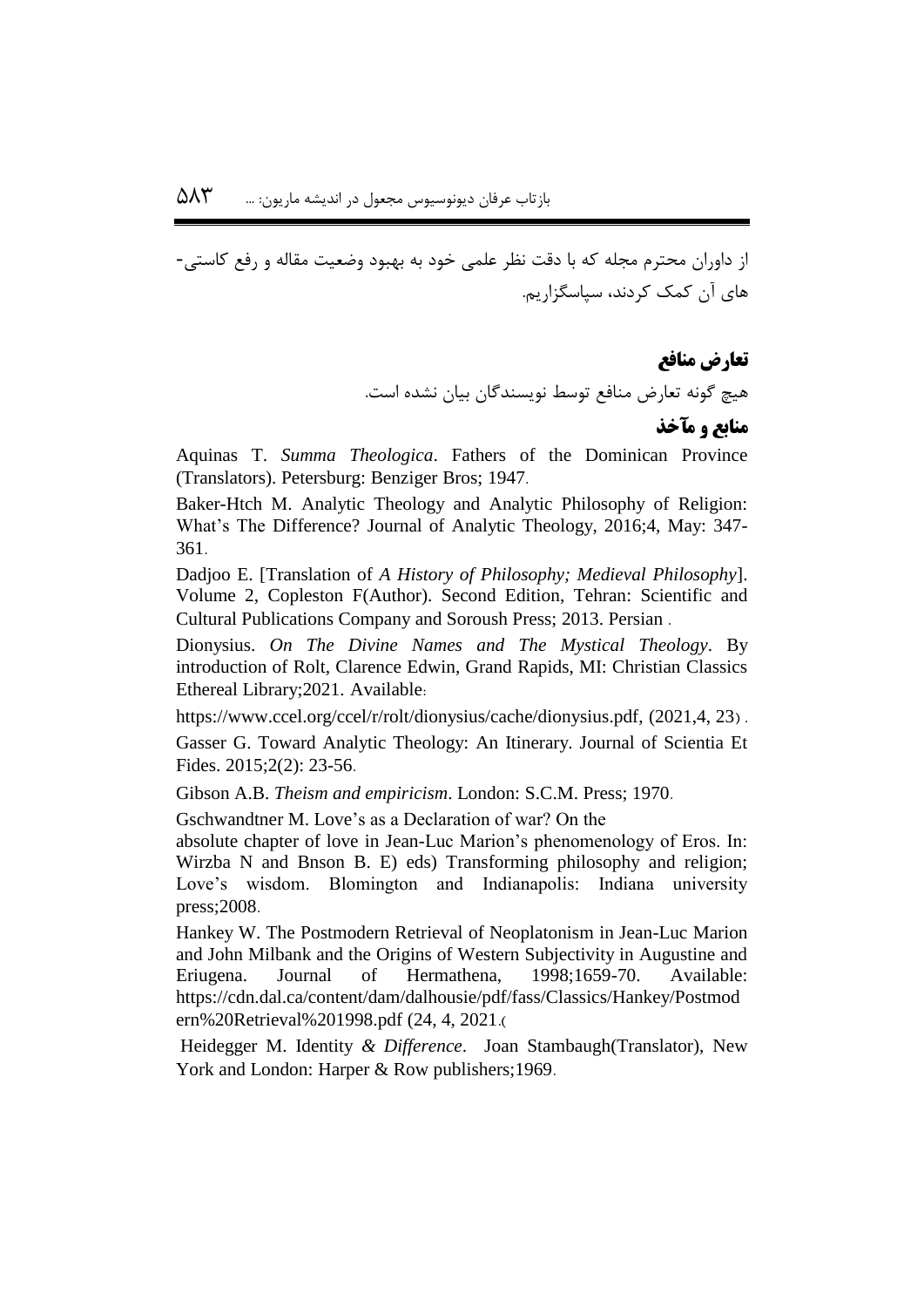Heidegger M. *Introduction to Metaphysics*. Fried and Polt R(Translator). New Haven: Yale University Press;2000.

Kant I. *Critique of Pure Reason*. Translation and Edited by Guyer P, Cambridge: Cambridge university press;1998.

Kerr F. Aquinas after Marion. Journal of New Blackfriars. 1995;76 (895): 354-364.

Khoramshahi B. [Translation of *A History of Philosophy; Bentham to Russell*]. Copleston, F(Author). Second Edition, Tehran: Scientific and Cultural Publications Company and Soroush Press; 1997. Persian .

Lyons N.E. Being is double; Jean-Luc Marion and John Milbank on God, Being and Analogy. (The thesis of Master art) in School of philosophy. Melbourne: Australian Catholic university(ACU);2016. Available:

https://acuresearchbank.acu.edu.au/download/1691005/LYONS2014.pdf  $(24, 4, 2021)$ .

Marion J. *The Idol and Distance*. Carlson T (Translator). New York: Fordham university press;2001.

 .---------*Being given: Toward a phenomenology of Giveness*. Kosky J(Translator). Stanford: Stanford university press;2002a.

 .---------*In Exess: Studies of Saturated Phenomena*. Horner R and Berraud V(Translator). New York: Fordham university press; 2002b.

 .---------*Erotic phenomenon*. Lewis S. E(Translator). Chicago: University of Chicago press;2007a.

 .---------*Unspoken: Apophasis and the discourse of love*. Annual Papers conference of Proceeding of the American Catholic philosophical association. 2007b;76: 39-56.

 .---------*Prolegomena to charity*. Lewis S.E(Translator). New York: Fordham university press;2002c.

Martis J, 1996. Thomistic Esse- Idol or Icon? Jean-Luc Marion's God without Being. Journal of Pacifica,1996;9: 55-68.

Mason B. M. Saturated Phenomena, the Icon, and Revelation: A Critique of Marion's Account of Revelation and the Redoubling of Saturation. Journal of Aporia, 2014;24(1): 25-38.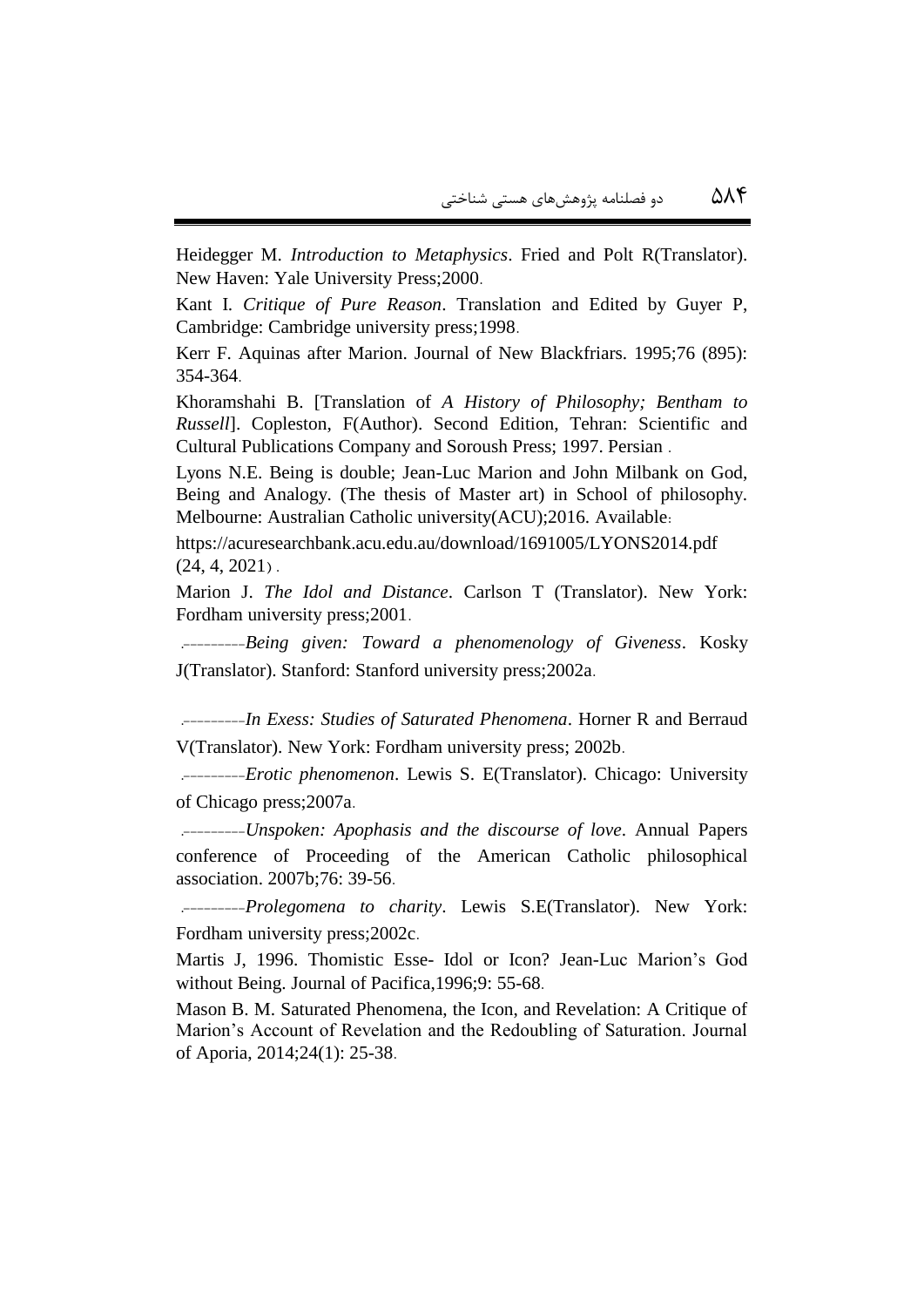Milbank J. Only Theology Overcome Metaphysics. Journal of New Blackfriars.1995;76(895): 325-343 .

Molla Sadra S,] Al*-Hikmat al-muta'aliya fi-al-asfar al aqliyyt al*arba'a], by Correction and Commentary of Aavani Gh and Monitoring of Ayatollah Khamenei M). Tehran: Sadra Islamic Philosophy Research Institue;2004. Persian.

Oliya M, *Discovering the Other with Levinas*. Tehran: Ney Publication;2009. Persian.

Rashidian A. [Translation of *Being and Time*]. Heidegger M(Author). Tehran: Ney Publication; 2010.Persian.

Sanaee A. [Translation of *Philosophy and Religion: From Plato to Postmodernism*]. Chalmers, M (Author). Semnan: Semnan university publication; 2017.Persian .

Sanaee A, Salavati A. [Pre-conceptual understanding of God: The comparison of Karl Rahner and Mulla Sadra'views]. Volume 8, Journal of Comparative Theology.2018;20:145-158.Persian.



**علی سینایی** بهیش از یهک دههه در دانشهگاه سهمنان مشهغول تدریس و فعالیت پژوهشی است و در کارنامه علمــی خــود چهـل مقاله پژوهشی، تخصصی و همایشی در حوزه فلسفۀ دین، فلسهفۀ ذهن، دینشناسی و همچنین ترجمه سهه کتهاب را دارد. ترجمهه ایشان از کتاب »اصول الهیات اعصاب« اخیراً از سوی ستاد علهوم شناختی ) معاونت علمی و فناوری ریاست جمهوری( بعد از طهی

**معرفی نویسندگان**

فرایند داوری مورد حمایت قرار گرفت. کتـاب «آکوینــاس و فلســفهٔ ذهــن» و همچنــین کتاب »فلسفه و دین؛ از افالطون تا پست مدرنیسم« از دیگر آیار ترجمهای او است.

**Sanaee, A. Assistant professor, Theology, Semnan university, Semnan, Iran** *[sanaee@semnan.ac.ir](mailto:sanaee@semnan.ac.ir)*



**سمیه خادمی** به عنوان استادیار گروه ادیان و عرفان در دانشگاه شهید مدنی آذربایجان مشغول به خدمت است. ایشان مقاطع